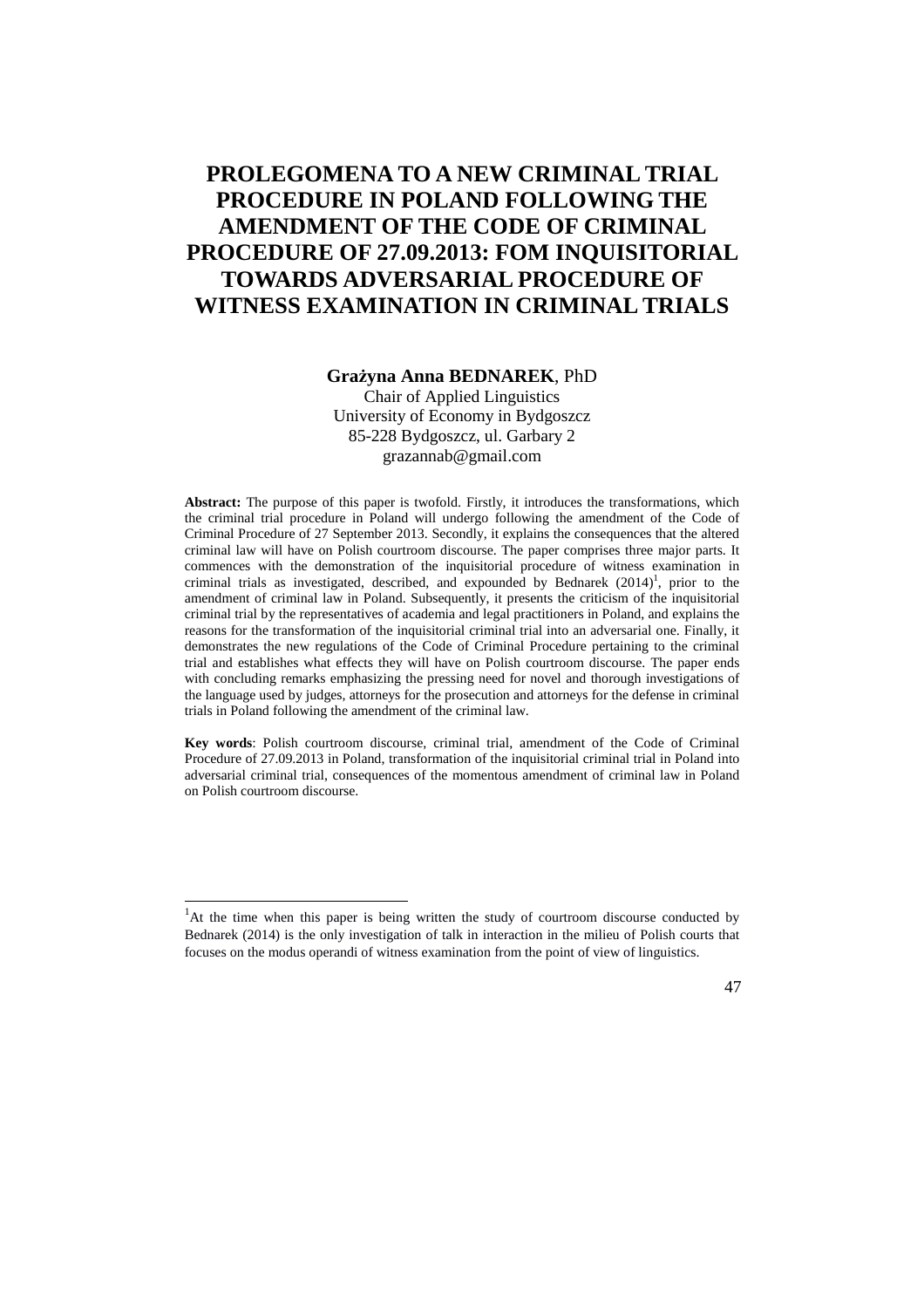#### **PROLEGOMENA DO NOWEJ PROCEDURY DOTYCZĄCEJ PRZEPROWADZENIA PROCESU KARNEGO W POLSCE W KONSEKWENCJI ZMIANY KODEKSU POSTĘPOWANIA KARNEGO Z DNIA 27.09.2013: OD INKWIZYCYJNEJ DO KONTRADYKTORYJNEJ PROCEDURY PRZESŁUCHIWANIA ŚWIADKÓW W PROCESACH KARNYCH.**

**Abstrakt:** Głównym celem artykułu jest przedstawienie transformacji, jakiej ulega procedowanie rozpraw karnych w Polsce w konsekwencji modernizacji k.p.k. z dnia 27 września 2013, a także wyjaśnienie skutków zmian prawa karnego na polski dyskurs sądowy. Artykuł składa się z trzech części. Rozpoczyna się prezentacją inkwizycyjnej procedury przesłuchania świadków w sprawach karnych, które zbadała, opisała i objaśniła Bednarek (2014). Następnie demonstruje uwagi krytyczne polskich przedstawicieli nauki oraz praktyków pod adresem inkwizycyjnej rozprawy karnej, a także wyjaśnia przyczyny transformacji rozprawy karnej z inkwizycyjnej na kontradyktoryjną. Ostatnia część artykułu demonstruje nowe przepisy k.p.k. odnoszące się do rozprawy karnej oraz omawia skutki, jakie one spowodują w polskim dyskursie sądowym. Artykuł kończą uwagi podkreślające pilną potrzebę przeprowadzenia nowych, kompleksowych badań dotyczących języka używanego przez sędziów, prokuratorów i obrońców w rozprawach karnych w Polsce w świetle zmiany prawa karnego.

**Słowa kluczowe**: polski dyskurs sądowy, rozprawa karna, reforma Kodeksu Postępowania Karnego z dnia 27.09.2013, transformacja inkwizycyjnego procesu karnego na kontradyktoryjny proces karny, konsekwencje historycznej zmiany prawa karnego w Polsce na dyskurs sądowy.

### **1. Introduction**

This paper is devoted to courtroom discourse, a type of institutional talk, or institutional interaction understood as a form of action that is meaningful in context and that is shaped by talk that occurs in the courtroom setting. Its primary objective is first of all to introduce the revolutionary modifications of the criminal proceedings in courts in Poland following the momentous amendment of the Code of Criminal Procedure and of other laws of 27 September 2013, and subsequently explain the apparent consequences, which the new criminal law is going to have on Polish courtroom discourse, and more specifically on the modus operandi of witness examination – the key part of the evidential phase of the criminal trial. The paper encompasses three major parts. Part one provides a concise overview of the procedure of witness examination during criminal trials in Poland prior to the amendment of the criminal law, that is to say it addresses and explains the inquisitorial procedure of witness examination under Civil Law in Poland. The subsequent part presents stark criticism of the inquisitorial criminal trial by members of the academia and legal practitioners in Poland and explains why the long awaited change from the inquisitorial criminal justice towards an adversarial criminal justice appears to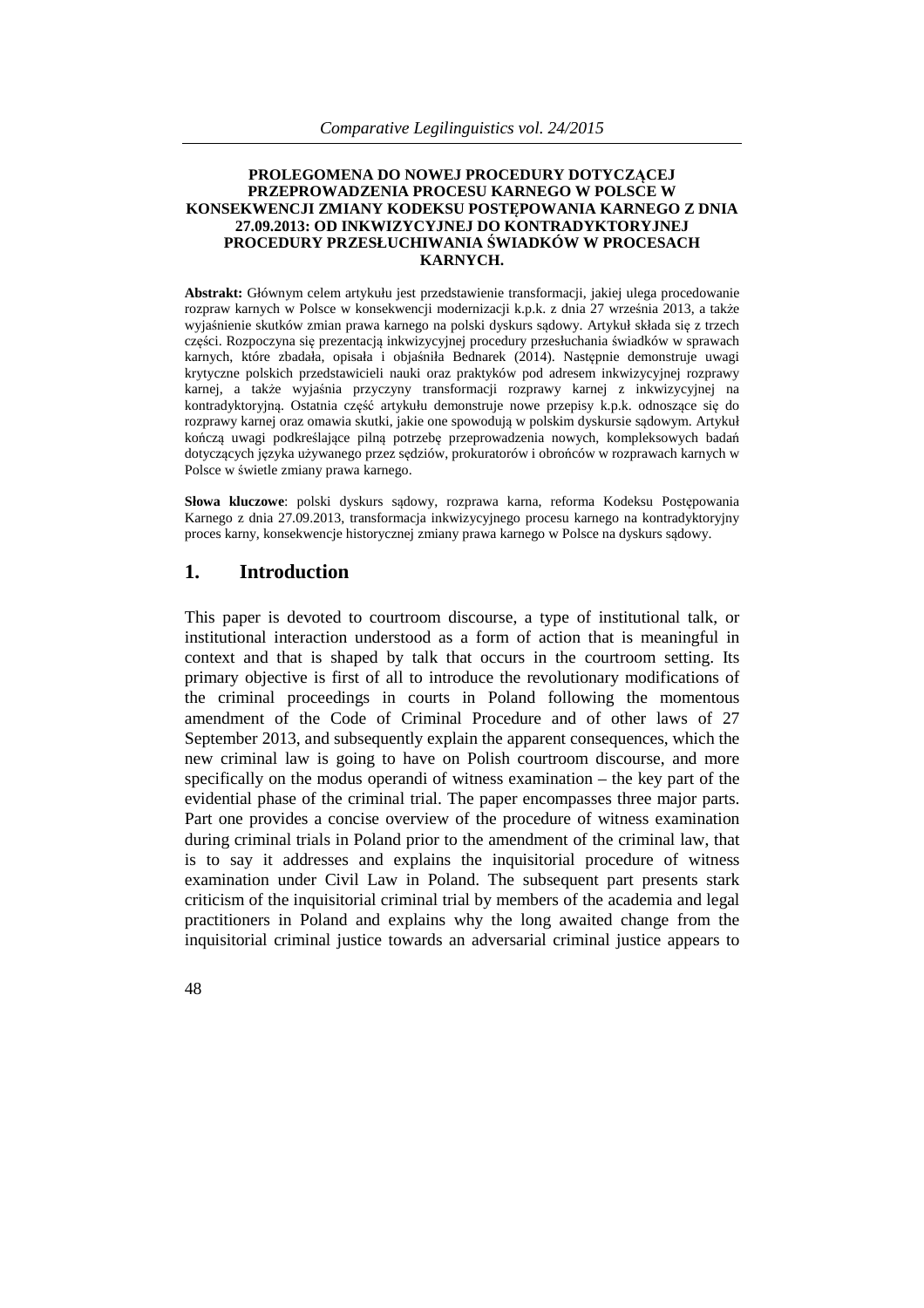be indispensable. The final part introduces the new criminal law and demonstrates how the revised law is likely to influence Polish courtroom discourse.

# **2. Polish courtroom discourse: a concise overview of the inquisitorial procedure of witness examination in criminal trials in the light of the research conducted by Bednarek (2014)**

In Poland, courtroom discourse, i.e. the language used by judges, attorneys for the prosecution and attorneys for the defense during courtroom proceedings in criminal trials has been studied by Bednarek (2014), whose research is deeply anchored in linguistics and more specifically within the area of discourse analysis. A functionalist study of the language used by the representatives of the legal professions in criminal trials, the research devoted to courtroom discourse published by Bednarek (2014) examines how members of the legal speech community communicate and interact with one another in a particular speech situation and speech event and how through the use of language lawyers participating in the criminal trial perform certain social roles under a particular legal system. The study of courtroom discourse conducted by Bednarek (2014) draws on a number of disciplines, including: the theory and philosophy of law, comparative law, comparative criminal justice, sociology and anthropology of law, sociology, anthropology and anthropological linguistics, which makes it highly interdisciplinary. The work employs the concepts and methods of research developed by the following approaches to discourse analysis: (1) the ethnography of communication; (2) Conversation Analysis (CA), and (3) pragmatics, which allowed her to provide a holistic picture of Polish courtroom discourse, which she compares with American courtroom discourse pointing to the similarities and disparities between them. The major focus in her study falls on the evidential phase, and in particular on the comparative analysis of adversarial and inquisitorial procedures of witness examination under two entirely disparate legal systems, Common Law and Civil Law, as two distinct ways of seeking the truth and two distinct methods of pursing justice.

The investigation of courtroom discourse presented by Bednarek (2014) ensues from two major hypotheses. Hypothesis one assumes that each courtroom discourse is culturally varied. Hypothesis two presupposes that each courtroom discourse is socially conditioned. Bednarek (2014: 14) explains that the first hypothesis is founded on the postulation that each courtroom discourse is highly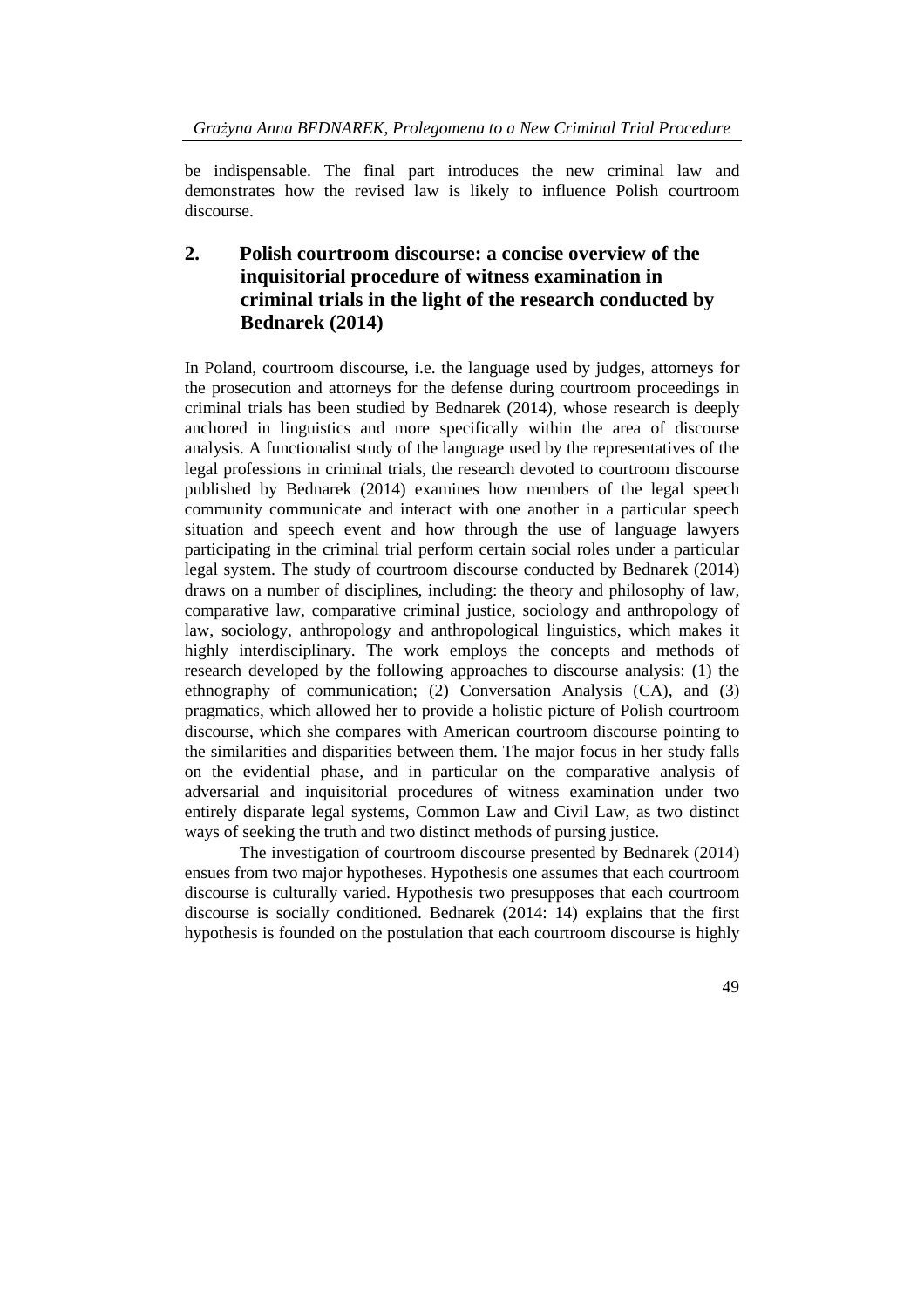influenced by the socio-cultural, historical, institutional, and legal context in which it takes place. That is to say, in each country, the language through which law is promulgated and enforced emerges and develops for hundreds of years within a specific legal system and as such it acquires certain idiosyncratic qualities that make it entirely different from all other languages of law that develop under dissimilar legal systems. The second hypothesis is based on the postulation that under a particular legal system the society sets certain legal norms, which in turn govern the social conduct of the major participants of criminal trials, i.e. judges, attorneys for the prosecution and attorneys for defense. Bednarek (2014) argues that owing to the fact that each courtroom discourse is shaped by a given socio-cultural, historical, institutional, and legal milieu in which it exists, each courtroom discourse needs to be perceived as a phenomenon sui generis, a distinctive example of linguistic genre.

The necessity to make use of the ethnography of communication to study Polish courtroom discourse is validated in the following manner: (1) firstly, the ethnography of communication treats language as a socially situated cultural form; (2) secondly, the ethnography of communication examines language not as an abstract form, but in specific communicative situations allowing the researcher to investigate the patterns of speech and communicative conduct of lawyers in Poland participating in criminal trials making it possible to present the broad socio-cultural, historical, institutional, and legal setting in which Polish courtroom discourse takes place. The use of the ethnography of communication in her research allowed Bednarek (2104) to employ the legendary SPEAKING grid devised by Hymes (1972b). Here is how Bednarek (2014) has described the socio-cultural, historical, institutional, and legal setting in which Polish courtroom discourse occurs by means of the SPEAKING grid.

As far as the (1) *Setting* is concerned, Polish courtroom discourse takes place under the Civil Law legal system. It is the legal system that began in the times of the patrimonial monarchy, continued its existence in the Noble's Republic, as well as the times of partitions and feudalism, the times of capitalism, the period of the Second Polish Republic, World War II, and the period of the Polish People's Republic (Jurek 1998). As far as the court system in Poland goes, it is a procedure that takes place in any of the following courts: district courts, regional courts, appellate courts, administrative courts or military courts. (2) *Participants* appearing in the court proceedings in criminal trials under Civil Law in Poland include: (1) the judge, (2) attorneys for the prosecution, and (3) attorneys for the defense, who all boast of unique professional qualifications, who are appointed to the positions under specific terms distinct from those in other countries under distinct legal systems and who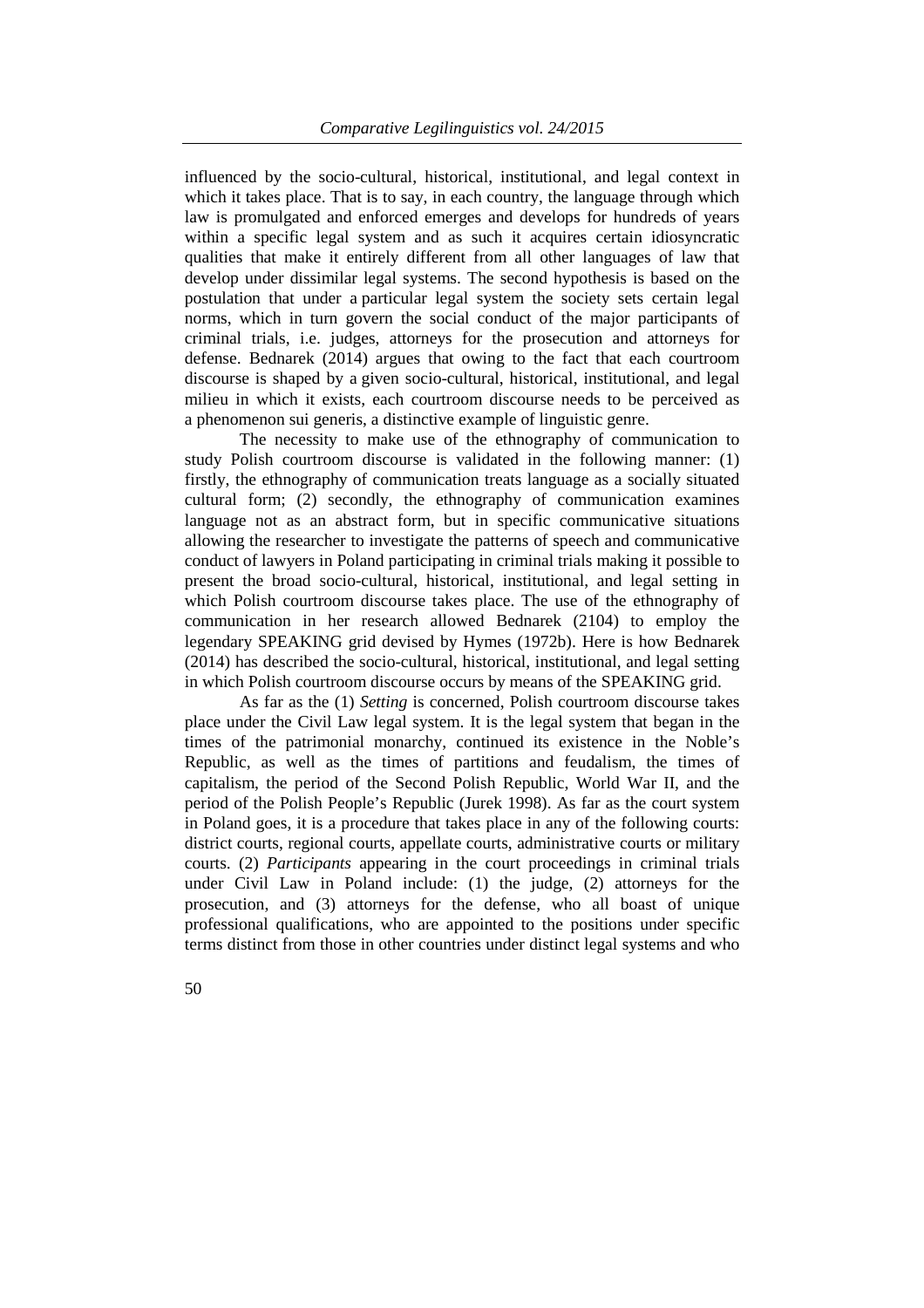perform idiosyncratic social roles typical for the Civil Law in Poland. (3) The major objective, that Hymes (1972b) referred to as the *Ends*, of the entire criminal trial is to establish whether crime was committed, who committed the crime, and under what circumstances. If the defendant is found guilty, the major aim of the trial then is to adjudicate and execute penalty. The aim of the examination of witnesses is to enable the judge, who is the chairperson of the adjudicating body, to elicit testimony from the witnesses, reveal all the circumstances under which the crime was committed, establish the criminal responsibility of the accused person, in other words, to establish the substantive truth associated with commitment of the crime. Following art. 2 section 2 of the Code of Criminal Procedure in Poland, the basis for all the resolutions of the Court are the real and true facts (Waltoś 2009: 221). (4) As far as the structural organization of the evidential phase is concerned, which Hymes called *Act sequence*, the examination of witnesses under the Civil Law in Poland encompasses two major stages: (1) in case of the defendant it is to provide: (a) a free and unrestricted explanation, to which defendants have the right; and (b) the examination of the defendant by the judge, attorney for the prosecution and attorney for the defense, who may ask the so called supplementary questions in cases when certain ambiguities associated with the circumstances in which a crime was committed need to be elucidated; and (2) in case of witnesses it is to provide: (a) a free and unrestricted testimony; and (b) the examination of the defendant by the judge, attorney for the prosecution and attorney for the defense, who may ask the so called supplementary questions, in cases when certain facts linked with the commitment of the crime need to be clarified. The subsequent element studied is (5) the tone and atmosphere, i.e. the *Key*, in which the inquisitorial procedure of witness examination occurs, which in criminal trials is always dignified, serious, and solemn, owing to the fact that when proven guilty the defendants may lose their freedom for years to come, or even for life. For all those persons, however, who fail to observe the rules of conduct characteristic for courts, as well as those, who show disregard for the Court (Judge) or those, who obstruct justice, judges have at their disposal different means to punish them. (6) *Instrumentalities*: Under art. 365 of the Code of Criminal Procedure in Poland, criminal trials in Poland constitute a verbal phenomenon, which is subject to the following legal (7) *Norms of interaction*: (a) the principle of substantive truth; (b) the principle of objectivity; (c) the principle of cooperation with society and other institutions in prosecuting crimes; (d) the principle of presumed innocence and *in dubio pro reo*; (e) the principle of unrestricted evaluation of evidence; (f) the principle of directness; (g) the principle of adversarial and inquisitorial procedure; (h) the principle of legality;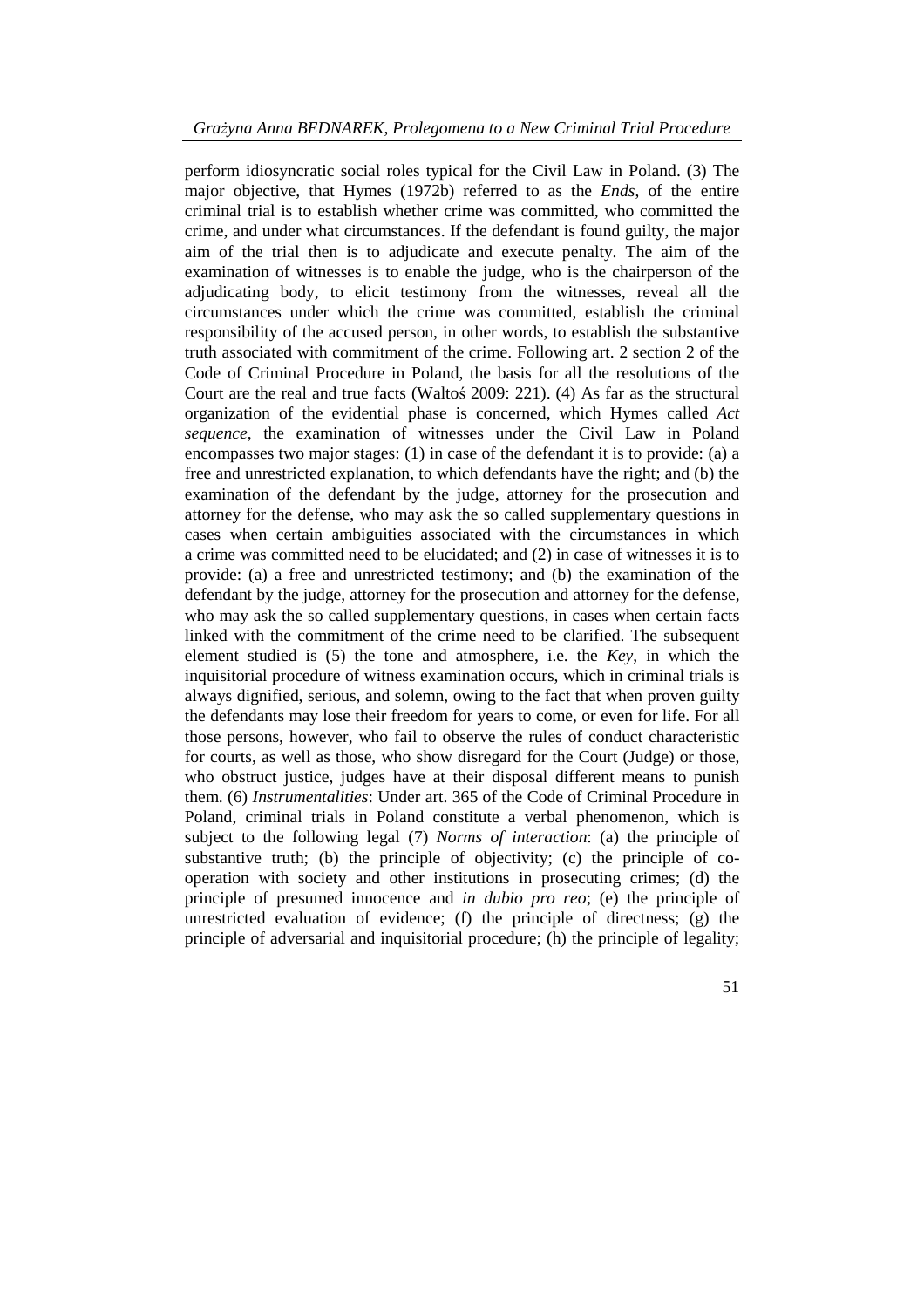$(i)$  the principle of right to defense;  $(i)$  the principle of a public trial;  $(k)$  the principle of public control of the trial; and (l) the principle of a fair trial (Waltoś 2013-334). Of them all, the principle of substantive truth is the key principle – it assures that all the facts must be consistent with reality, which stands in opposition to the principle of formal truth (under Common Law in the USA and UK), whereby the procedural law does not compel the judge to study, whether the facts provided by the parties are consistent with reality (Waltoś 2009: 221). (8) Genre: under the definition of the "genre" provided by Swales (1990: 9), both the speech situation, i.e. the criminal trial and the speech event, i.e. the procedure of witness examination in the trial are both instantiations of communicative events.

Having established the socio-cultural, historical, institutional, and legal backdrop in which the Polish inquisitorial procedure of witness examination takes place, Bednarek (2014) narrows the scope of the research and concentrates on the talk itself, which is why she subsequently applies conversation analysis (CA) approach to discourse analysis that developed from ethnomethodological research in sociology and which allowed her to analyze the following key aspects of Polish courtroom discourse: (1) the structural organization of the examination of witnesses in criminal trials; (2) courtroom interaction during the evidential phase; (3) the system of turn-taking; (4) the social roles of the major participants of the procedure of witness examination; and (5) types of questions used in the evidential phase.

As has been described above, the inquisitorial procedure of witness examination in criminal trials under Civil Law in Poland primarily involves two major stages. In case of defendants it embraces: (1) the free and unrestricted explanations and (2) the examination of the defendant by the judge, attorney for the prosecution and attorney for the defense and lastly experts in various branches of science; and in case of witnesses it encompasses: (1) the free and unrestricted testimony by a witness and (2) the examination of the witness by the judge, attorney for the prosecution and attorney for the defense and lastly experts in various branches of science (Bednarek  $2014$ )<sup>2</sup>.

Bednarek (2014: 129) explains that under art. 366 of the Code of Criminal Procedure in Poland the person responsible for conducting the procedure of witness examination under Civil Law in Poland is the judge, who is also the chairman of the adjudicating panel. Further, under art. 385 section 1 of the said code, the evidential phase begins with the process of reading of the act

1

 $2$ In her book, Bednarek (2014: 129-138) has described and explained the structure of the entire criminal trial in Poland.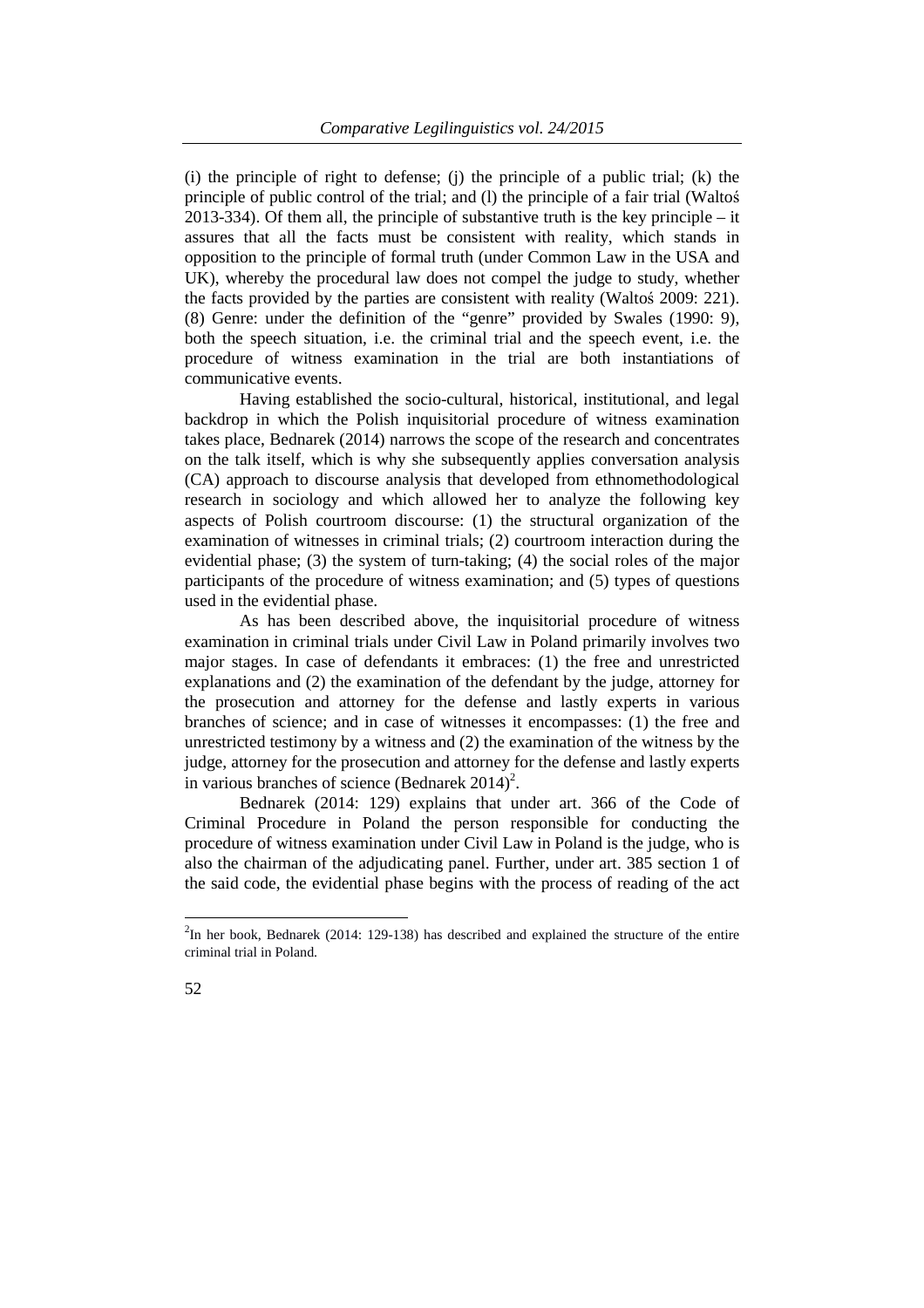of indictment by the attorney for the prosecution, and in case of very long acts of indictment it commences with the presentation of the charges brought to court against the defendant (Bednarek 2014: 132). Next, the judge is required under the law in force to ask the obligatory questions to the defendant that will confirm whether s/he understood the act of indictment and if the answer is negative it is the onus of the attorney for the prosecution to explain it to the defendant (Bednarek 2014: 132). Having established that all the counts have been understood, the defendant is subsequently advised on her/his rights arising from art. 386 section 1 of the Code of Criminal procedure to provide explanations or to withhold from providing explanations or answering the questions followed by the obligatory question whether the defendant pleads guilty or not guilty of committing the crime (Bednarek 2014: 132). Next, under art.175 section 1, the defendant is free to provide explanations and the witness to provide testimony, which arise from this regulation and while they do that they may, pursuant to art. 171 section 1, reveal and describe all that they know in connection with the committed crime in response to just one single question in the form that is as long as they wish (Bednarek 2014: 133). Once the defendant or witness have completed her/his explanation or testimony respectively, they may be asked supplementary questions to elucidate any ambiguities in connection with circumstances of the committed crime by the judge, attorney for the prosecution and attorney for the defense, who may do so under art. 370 section 1 of the code mentioned above (Bednarek 2014: 133).

The questioning of the defendant and witnesses commences with establishing the key information about them, including inter alia: their forename, surname, place of residence, profession, relation to the accused person. Prior to that, however, the judge is required to instruct the person providing an explanation or testimony about the criminal liability for contributing untrue information or withholding the truth that arise from art. 191 section 1 of the Code of Criminal Procedure (Bednarek 2014: 134).

In the light of the research performed by Bednarek (2014: 129-138), the social roles that the key partakers play during the inquisitorial procedure of witness examination are as follows: (1) the judge, who as observed previously in this paper is the chairman of the court proceedings and the adjudicating panel, calls in the witnesses to the witness stand and examines the defendant and witnesses; his/her role is to establish the circumstances in which the crime was committed. The judge instructs the defendant/s and witness/es on their rights and obligations. In other words, the judge conducts an inquisition, whose purpose is to look for the truth concerning the circumstances under which the crime was committed; (2) attorney for the prosecution reads the act of indictment or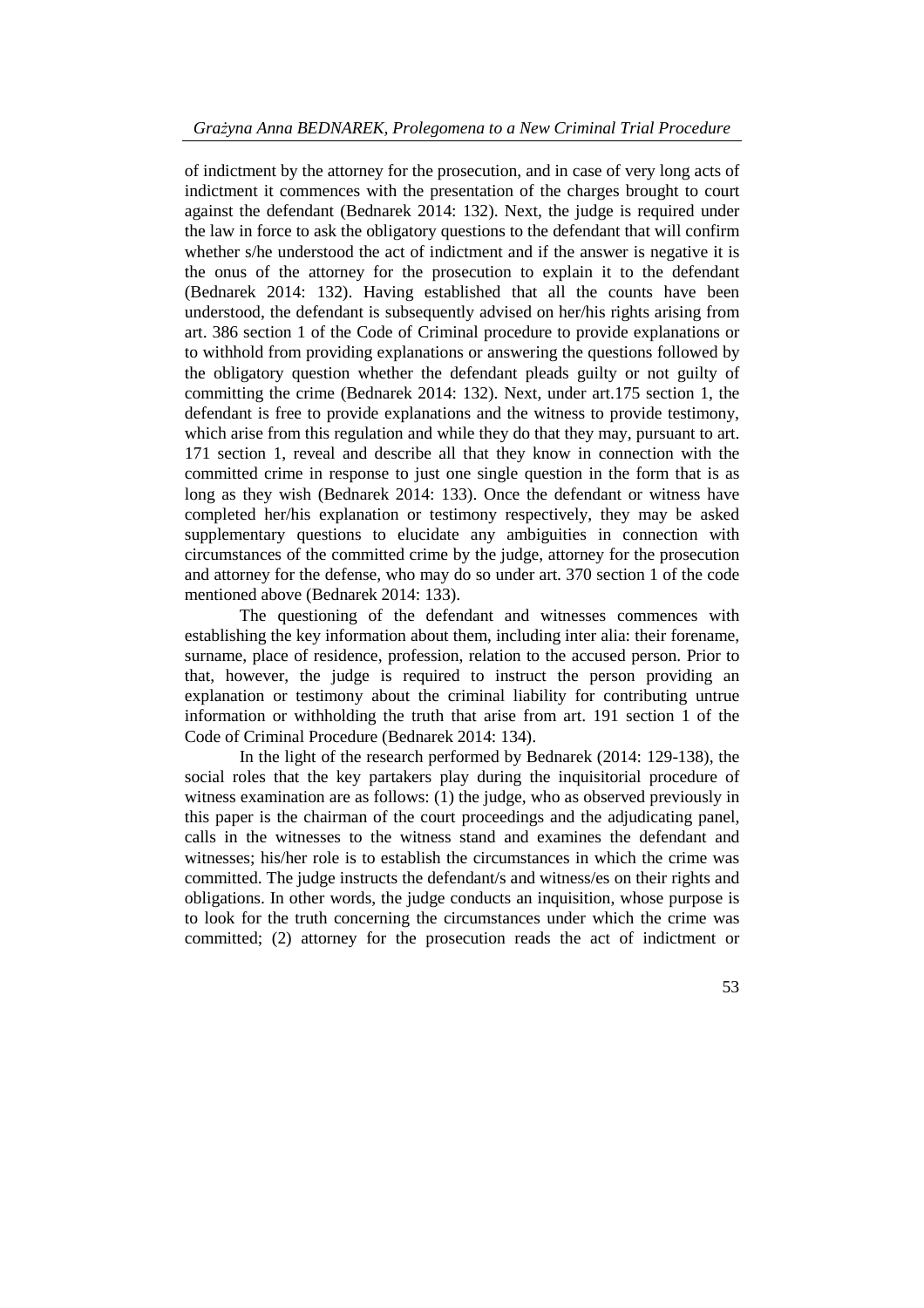presents the charges against the defendant, s/he may ask the so called supplementary questions to the defendant or witnesses once they have completed providing explanations or testimony and as soon as the judge has terminated asking them questions; (3) attorney for the defense guarantees that the rights of the defendant are upheld throughout the entire criminal trial, s/he may, similarly to the attorney for the prosecution, ask the supplementary questions provided that the judge and attorney for the prosecution have finalized questioning the defendant or witness.

As for the system of turn-taking, Bednarek (2014: 138-140) established the following facts: (1) during the inquisitorial procedure of witness examination in criminal trials, talk always takes the form of questions and answers with the judge enjoying the right to ask the question "What do you know in connection with the committed crime?" and the defendant or a witness may proceed with their unrestricted explanation and/or testimony respectively, which may subsequently be followed by a serious of supplementary questions posed by: the judge, attorney for the prosecution or attorney for the defense, and experts; (2) the system of taking turn in the procedure of witness examination is strictly preallocated and determined by the law in force in Poland that empowers the judge to conduct the examination of witnesses, it also allows attorneys for the prosecution and attorneys for the defense to ask questions; (3) turns at talk always take place between two persons, the judge and the defendant, the judge and the witness, attorney for the prosecution and the defendant or witness, attorney for the defense and the defendant or witness, or an expert and the defendant or witness. Self-selections during the court proceedings are strictly prohibited; only the judge holds the power to grant the permission to take the floor to all the participants, both professional and lay (Bednarek 2014: 139).

The analysis of the questions asked during the inquisitorial procedure of witness examination displayed that in contrast to the adversarial procedure of witness examination under Common Law in the USA, the Polish judge, attorney for the prosecution, attorney for the defense and experts ask all types of questions interchangeably, except for the leading questions, which may never be posed due to restrictions in law (Bednarek 2014: 146-151). Owing to the fact that under the law in force in Poland both the defendant and witnesses may provide unrestricted information while providing verbal evidence, the number of questions asked during the inquisitorial procedure of witness examination is significantly abridged in comparison with the American adversarial procedure of witness examination, wherein both parties ask literally thousands of questions making substantial use of questions and who are allowed to use the leading questions in the cross-examination part of the evidential phase (Bednarek 2014: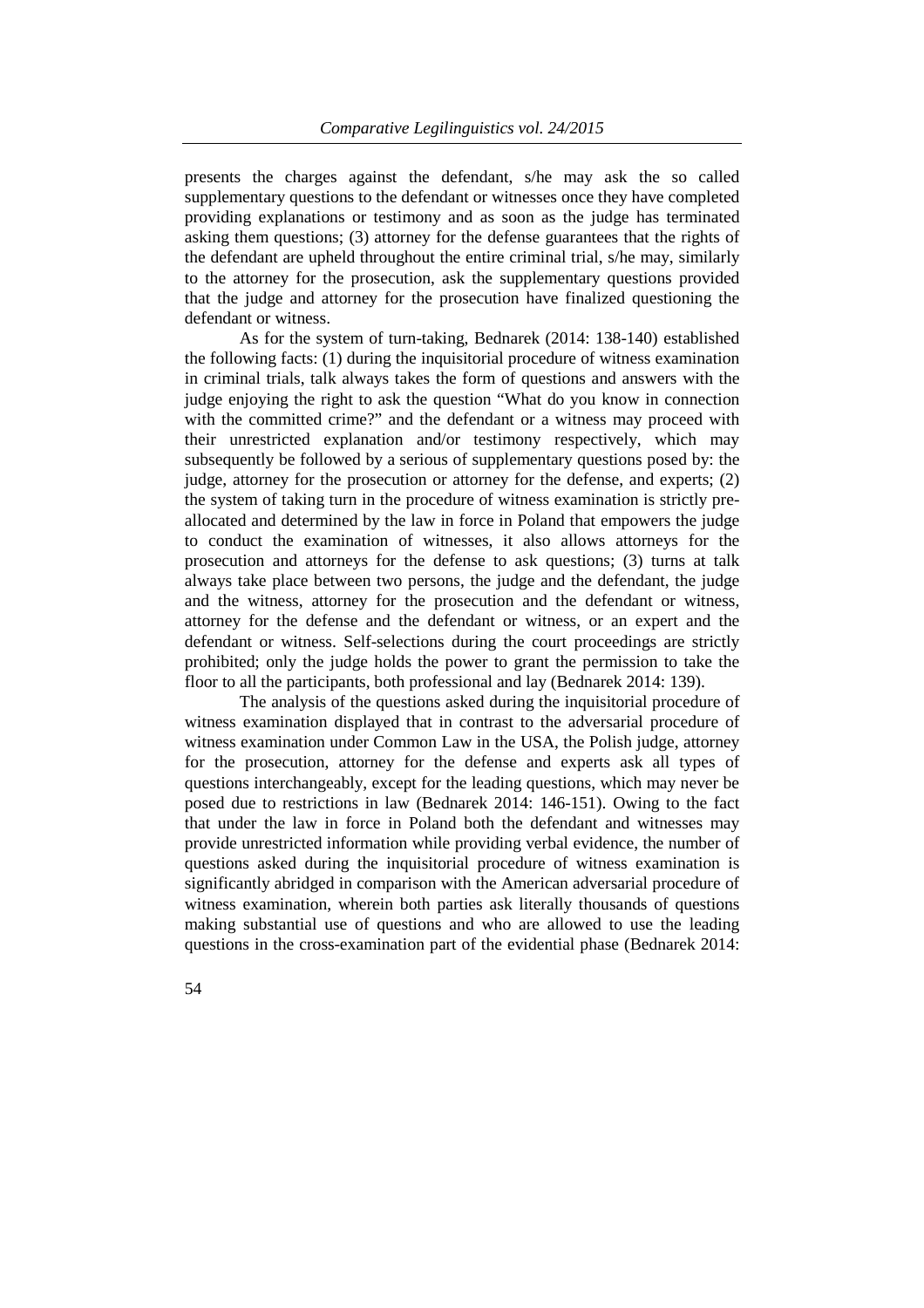66-75). As explained by Bednarek (2014: 147-149), Polish lawyers employ Yes/No-questions and Wh-questions on equal terms, no special techniques appear to be used while questioning the defendant and witnesses, lawyers do not seem to display any penchant for the use of any special types of questions, which is most probably the immediate consequence of the observance of the principle of substantive truth that provides that the judge is required to establish the objective truth concerning the circumstances in which the crime was committed, so the achievement and establishment of the entire substantive truth pertaining to the crime prevails and influences both courtroom interaction, as well as all the talk during the inquisitorial procedure of witness examination.

The use of pragmatics to investigate Polish and American courtroom discourse as the final method of research allowed Bednarek (2014) to concentrate on the smallest units of the language used during courtroom interaction, namely the *speech acts*, which are commonly perceived as more than mere linguistic acts and are seen as social acts (Geis 1995: xii). Bednarek (2014: 151) makes references to Grice's (1975: 45) seminal essay Logic and Conversation", wherein he urges all the conversationalists to make their contributions as required and in accordance with the major purpose of the talk. The four maxims that this renown philosopher propagated caution interlocutors to: (1) to make their speech as informative as required; (2) to avoid providing information that is far from the truth, or for which they lack evidence; (3) be relevant; and (4) be brief and orderly and evade ambiguity and obscurity.

The analysis of Polish courtroom discourse during the evidential phase under Civil Law conducted by Bednarek (2014) has shown that the overwhelming majority of witnesses in criminal trial under investigation observed maxim in that they provided true information associated with the committed crime during the examination, thus respecting art. 233 section 1 of the Polish Criminal Code in force, which cautions anyone, who in providing testimony, which is to serve as evidence in court proceedings, gives false testimony or hides the truth is subject to severe penalty of deprivation of liberty for up to three years. Despite the stern consequences that the said article of the Criminal Code in Poland anticipates for all those, who do not comply with this article when they provide testimony, Bednarek (2014: 152) has also established some evident instances of attempts to conceal the truth, as well as examples of testimony, whose veracity and reliability was not only dubious, but also quite easily questioned and contradicted by verbal evidence provided by other key witnesses.

As concerns maxim two, following which interlocutors are to provide only as much information as is asked of them and refrain from providing more information than is required, Bednarek (2014: 153) has found out that in contrast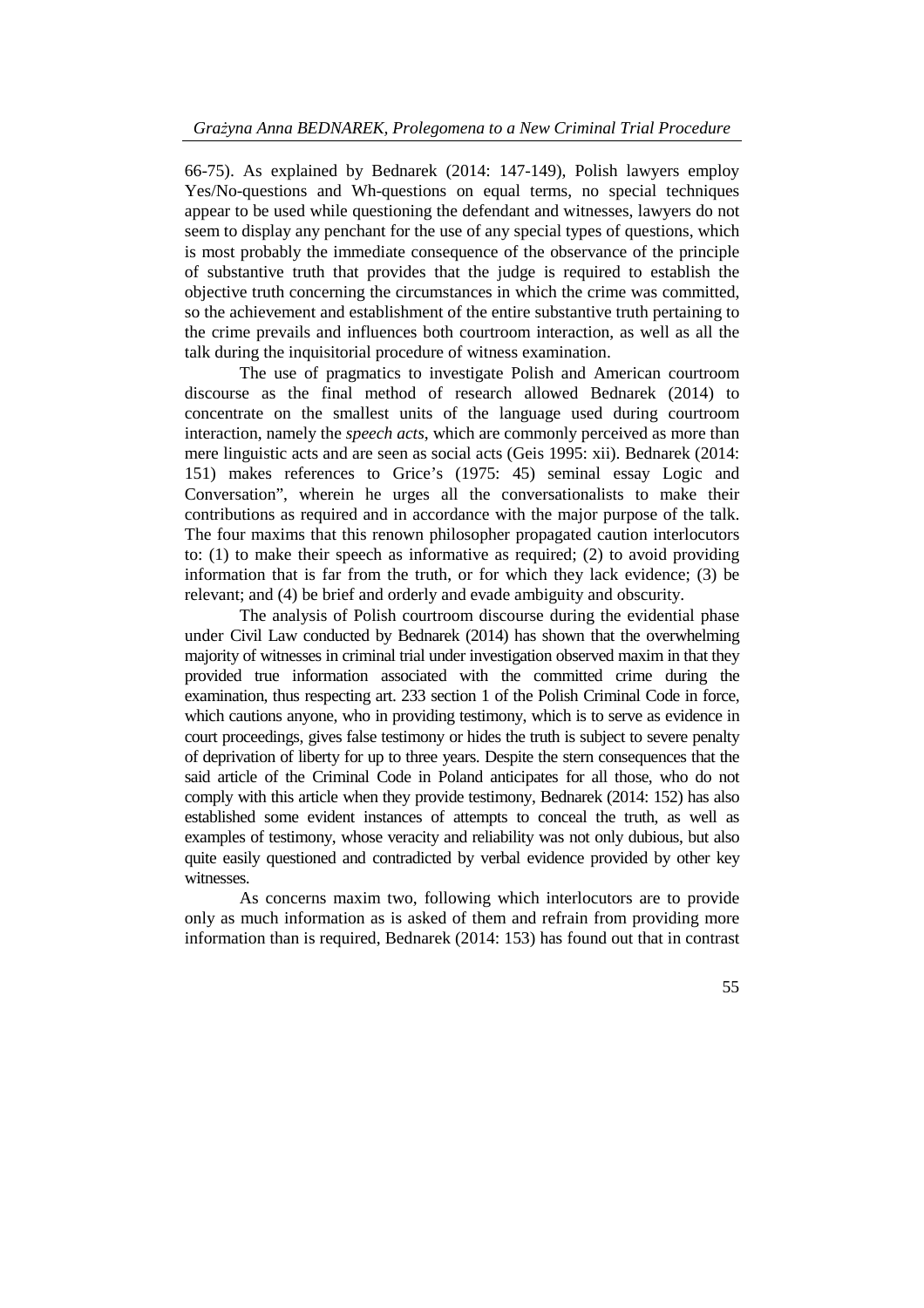to the American criminal justice rules of conduct applied in criminal trials, Polish witnesses and defendants are allowed to give as much information and for as long as they wish in connection with the committed crime, which is in conformity with the principle of substantive truth that governs the procedure of witness examination in criminal trials in Poland and which allows judges to get access to *all* the information about the circumstances of the committed crime in order to give an objective verdict, as opposed to the adversarial method of witness examination under Common Law in the USA, whereby prosecutors generally provide the information that will allow them to prove the defendant is guilty beyond reasonable doubt, whereas the defense only reveals the evidence that proves the innocence of their client/s.

Bednarek (2014: 155) has confirmed that defendant's explanations and witnesses' testimony appear to be relevant to the legal case under investigation in court, that is to say their talk and conduct appears to be in compliance with Grice's (1975) maxim three, so seem to be the contributions provided by the defendant and witnesses referring to maxim four that advises conversationalists to avoid ambiguity and obscurity and that advises interlocutors to make their contributions brief and orderly. The qualitative analysis performed by Bednarek (2014: 155ff) has shown that the explanations and testimony provided in this case are comprehensible, intelligible, presented in a rather orderly manner, except for the testimony of one witness. The language provided by experts in psychiatry, however, appeared to be more sophisticated and presented in a more logical way than that given by lay witnesses (Bednarek 2014: 156).

Bednarek (2014: 157) has proved that although certain floutings of Grice's (1975) principle of co-operation in conversation exist, the defendant and witnesses in their overwhelming preponderance follow conversational maxims proposed by the said philosopher that enables the judge to conduct the procedure of witness examination swiftly and in accordance with the binding laws.

In order to establish that both legal professionals and lay participants share common knowledge that enables them to communicate effectively during the trial Bednarek (2014: 158-164) has examined the speech acts introduced by Austin (1962) in his book published posthumously *How to Do things with Words*. The study displayed that the *Representatives* constituted the most frequently employed type of speech acts used to describe persons, actions and phenomena, i.e. to give account of the circumstances of the committed crime, whereas *Directives*, which took the form of requests, commands and orders, on the other hand, were not so commonly applied and neither were *Commissives* that allow witnesses and defendants to commit to certain actions and which are generally introduced by such words as: swear, warrant, promise, threaten or vow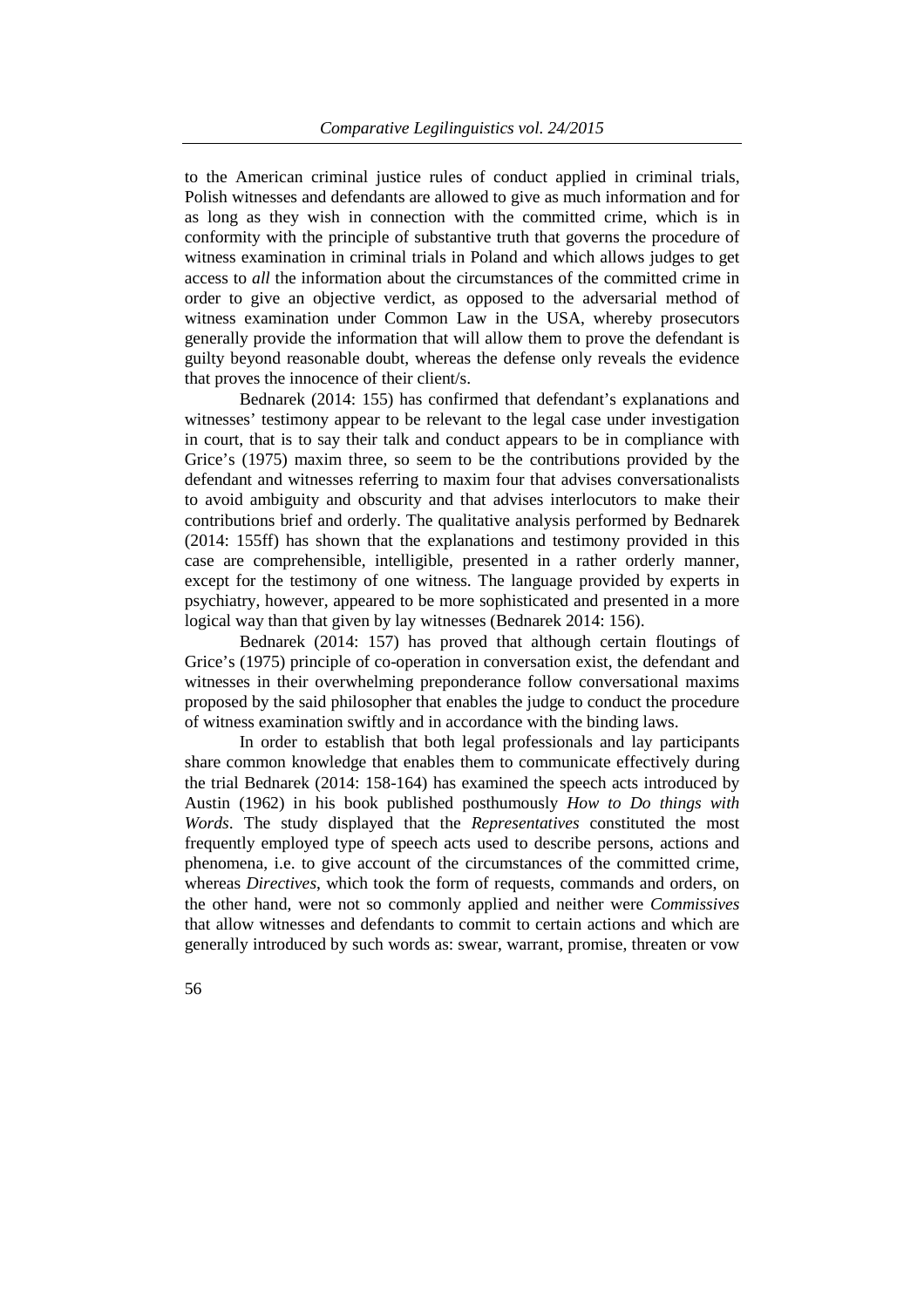*(*Bednarek 2014: 158-161). Bednarek (2014: 162) has discovered that the incidence of *Expressives*, which are employed to convey, inter alia: thanks, apologies, congratulations, and condolences, was regular. The prevalence of *Declaratives*, however, which are used to appoint, arrest, baptize, bid, declare, deem, define, pass sentence, resign, and whose occurrence during the entire criminal trial is usually high, have been found to be sporadically applied during the evidential phase.

The research conducted by Bednarek (2014) has confirmed that Polish courtroom discourse is unique, and should be perceived as a phenomenon *sui generis*, it is an example of a distinctive linguistic genre, wherein the major participants of talk-in-interaction play unique social roles. It is both culturally varied, and socially conditioned as hypothesized at the onset of the study.

# **3. Criticism and the major reasons for a change of the inquisitorial criminal process in Poland**

Although in his seminal book dedicated to the description and explanation of the criminal process in Poland, Waltoś (2009: 216-217) insists that Polish criminal trial is adversarial in its nature, which, as he argues, is reflected in the battle between the prosecution and defense governed and resolved by the sovereign Court, his opinion has been contested by professionals in criminal law in Poland, such as Hofmański (2013: 33), Grzegorczyk (2013: 46), and Skorupka (2013: 76), to name but a few.

One of the arguments that appears to contradict the point of view presented by Waltoś (2009) is the fact that although during a criminal trial in Poland two parties appear *prima facie* to be engaged in an argument, their conduct may hardly be perceived as a battle, or an argument owing to the fact that the prosecution and defense in Poland do not have the right to conduct the procedure of witness examination, which, as explained earlier in this paper, is the responsibility of the judge (Hofmański 2013: 33).

Another reason that appears to challenge the point of view proposed by Waltoś (2009) is the fact that the prosecution and defense in Poland do not present two contrasting versions of events, two stories of the circumstances under which the crime was committed, as is the case in the USA under Common Law, wherein the prosecution and defense provide two dissimilar narratives, or accounts of the events in which the crime is committed, which they elicit in the form of testimony from their witnesses.

Although, it is true that the Polish criminal proceedings exhibit certain features of the adversarial criminal process, it must be indicated that such features are outnumbered by the attributes, which are typical for the inquisitorial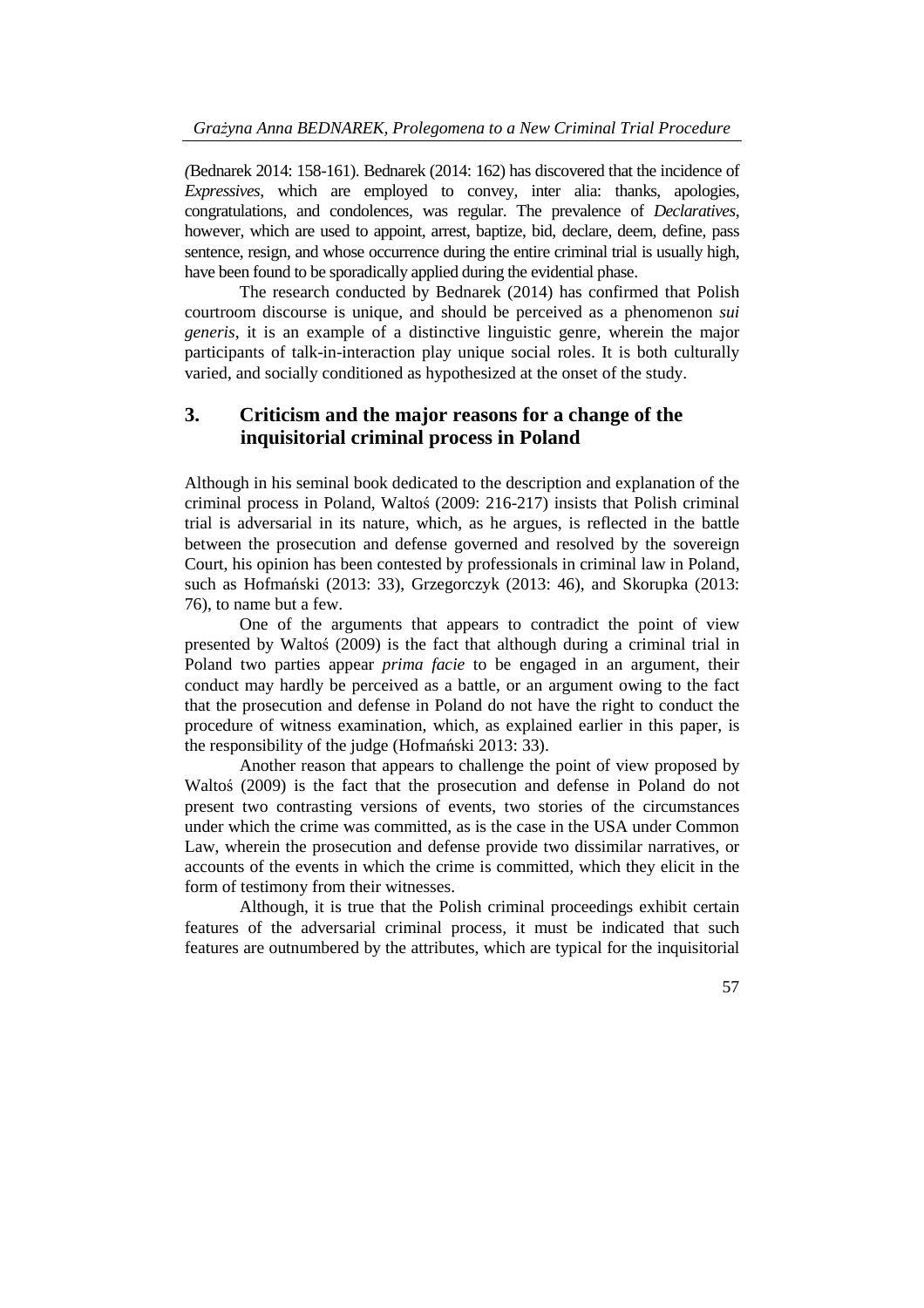criminal trial, e.g.: (1) the criminal proceedings are dominated by the preliminary procedure in which the prosecution is liable for explaining all the circumstances of the committed crime, as well as for collecting and providing evidence, whereas the judge in the court is merely responsible for confirming its veracity, as well as for issuing of the verdict; (2) although it is true that Polish courts enjoy sovereignty, Polish courts are not always impartial in their actions, as the courts in the USA under Common Law, which may be attributed to the fact that following the Polish law, Polish courts play an active role; they are engaged in conducting the examination of witnesses, which implies that Polish judges are liable for contesting the presumption of innocence of the defendant, as well as for proving the truth of all the accusations presented in the act of indictment by the prosecution (this also means that the judge may introduce evidence against the defendant only in cases when such evidence may not be eliminated); (3) the prosecution and defense do not enjoy equal rights before courts – that is to say, the prosecution, which is supported by the state, not only enjoys the right to obtain evidence in numerous ways, which the defense does not, but it may also introduce such evidence in the process, while the rights of the defense in this respect appear to be radically limited<sup>3</sup>; (4) there is hardly any proof confirming the adversary nature of the criminal process in the preliminary stage of the criminal proceedings; thus, although there is a dispute between the prosecution and defense, it does not refer to the major object of the process (Hofmański 2013: 34).

Following Hofmański (2013: 33), such status quo of the Polish criminal process may be credited to the pernicious influence of the soviet model of criminal justice, which it exerted on the east-European countries, and which is so difficult to do away with.

 One of the most unfavorable remarks pertaining to the criminal process in Poland is the fact that the criminal trial in Poland is founded on the *repetitive actions performed by the Polish courts during the evidential phase, which had already been conducted by the prosecution in the preliminary stage of the criminal process*, when the prosecution prepare and gather evidence to be presented in court (Hofmański 2013: 35). The old criminal procedure has also been disapproved of for being: (a) lengthy; (b) timeworn, and (c) inappropriate to the social changes taking place in our society, (d) the evolution of crime, and (e) emergence of new threats (Hernand 2013: 156; Małolepszy 2013: 209). In its

1

 $3$ The limitation of this right is reflected in the fact that evidence obtained by the prosecution from independent experts may be submitted without restrictions in the process, whereas such evidence obtained from an expert obtained by the defense does not at all constitute evidence; it merely indicates the need for obtaining new opinion provided by an expert (Hofmański 2013: 34).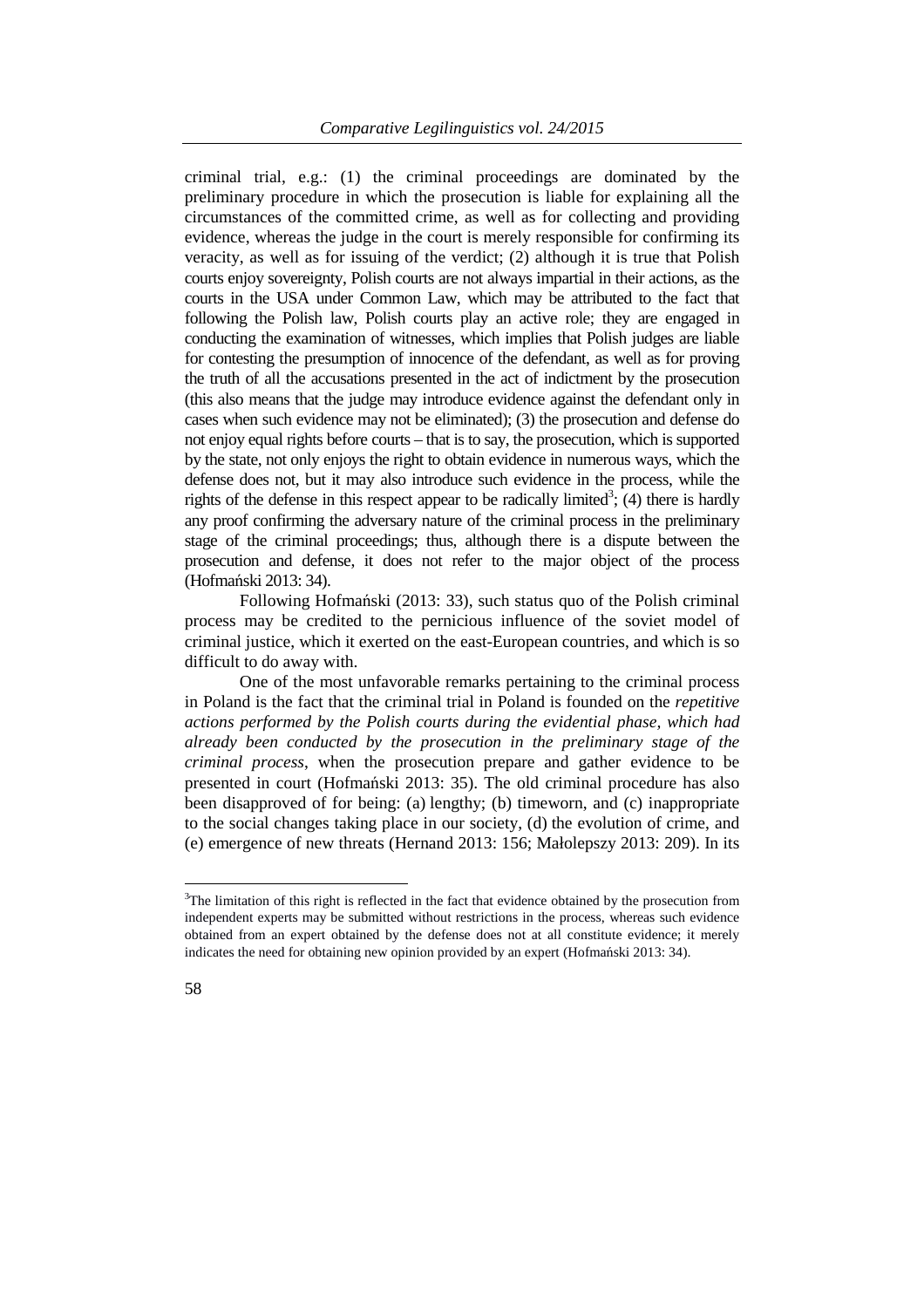Justification for the Bill of Amendment of the Law – Criminal Code and Code of Criminal Procedure and some other laws, the Criminal Code Codification Committee acting at the Minister of Justice in Poland reprimanded the Polish criminal process for the protracted nature of the criminal proceedings and unnecessary lengthy temporary detention of the accused, which confirms the fact that there is a pressing necessity for a change of the criminal process in Poland for reasons that the old procedure has exhausted its possibilities due to: (1) substitution of the adversarial procedure with the inquisitorial proceedings regarding the evidential phase targeted at achievement of the substantive truth related to the circumstances in which the crime was committed; (2) excessive formalism of the activities, which prolongs and delays the criminal procedure; (3) superfluous and unwanted activation of judges in activities that might be performed by other participants; (4) inappropriate realization of the Constitutional standards.

In the light of the foregoing, the said Committee has expressed its firm conviction that the present model of the criminal process requires profound transformation following consultation with experts in theory and practice in criminal justice. In order to take note of these opinions, the Committee organized three conferences in 2010 dedicated to the following aspects of the criminal process: (1) the model of preliminary and jurisdictional procedure; (2) application of coercive measures in the criminal process; and (3) models of supervision of courts, both internal and external. With reference to these issues, the Committee carried out a survey, which was subsequently analyzed by external experts and discussed during conferences by academic experts in criminal law, as well as by legal practitioners. On the basis of all that, the Codification Committee then published the postulations and guidelines for the reform of criminal law in Poland followed by the introduction of the draft of the amended Code of Criminal Procedure and other laws in 2011. In response to that emerged numerous opinions, which members of the Codification Committee analyzed thoroughly. The Bill is the final result of all these activities. Owing to the fact that some of the expert opinions expressed markedly diverging points of view, it was not feasible to include them in the Bill, wherein the Codification Committee encompassed those solutions that were relevant, accurate, and were not controversial.

The major objectives of the Bill are as follows:

- (1) to remodel the current mode of criminal procedure towards an adversarial procedure that will create better conditions for explanation of the substantive truth and will best guarantee respect and observance of the rights of the participants to the criminal proceedings;
- $(2)$  to remodel to the necessary extent –– the preliminary proceedings in order to assure the adversarial criminal process especially with regard to its objectives;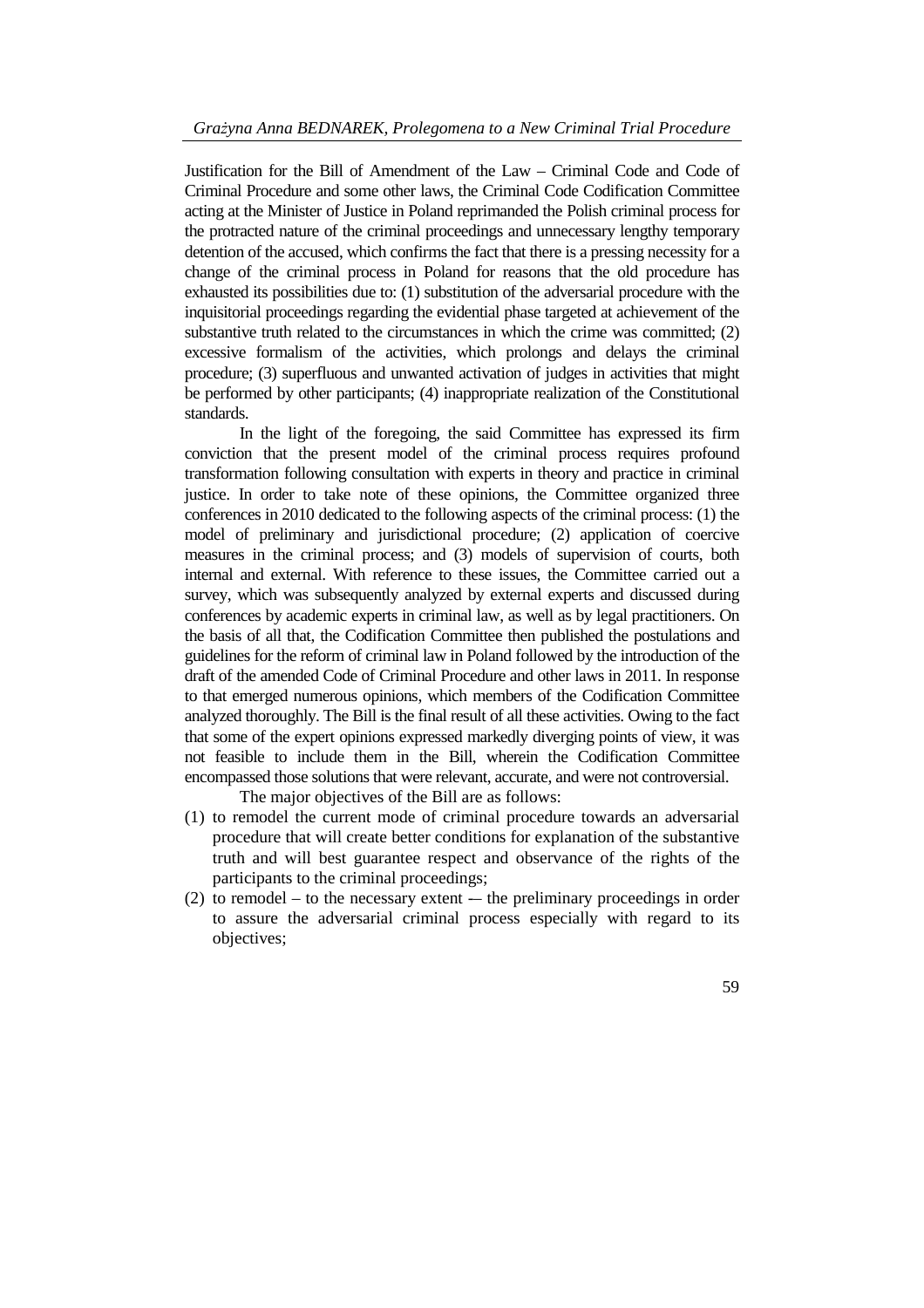- (3) to improve and expedite the proceedings thanks to creation of the legal framework for a wider application of consensual ways to terminate the criminal proceedings and usage of the idea of justice and rehabilitation;
- (4) to remove the "pretentiousness" of the proceedings thanks to a new manner of proceedings due to the resignation of a number of activities that neither bring the Court closer to the truth nor respect the warranties of the participants to the proceedings;
- (5) to shape anew the application of preventive measures in the manner averting their excessive usage in practice and assuring achievement of their aims;
- (6) to limit the length of the proceedings thanks to a new appeal procedure;
- (7) to take the burden off the judges, court presidents and chairmen of the court departments through authorizing Court Referendaries to make decisions and as a result allow judges to make use of their time more efficiently;
- (8) to guarantee compliance of the statutory solutions with the standards of the Constitutional Court and the European Tribunal of Human Rights;
- (9) to remove all the evident flaws, as well as flaws revealed by jurisprudence in the regulations.

## **4. The new criminal laws: towards an adversarial criminal process. The effects that the modernized laws will have on Polish courtroom discourse**

As indicated above, in their justification for the amendment of the Criminal Code and the Code of Criminal Procedure in Poland, legal experts argue that one of the shortcomings of the present criminal process and reasons for a change of the hitherto criminal law in Poland is the fact that the Courts in Poland duplicate the evidential procedure conducted by the prosecution that holds the responsibility for gathering and securing the evidence pertaining to the committed crime at the pre-trial stage. Legal experts have expressed their conviction that there are two possible solutions that could prevent such an unnecessary repetition, which are as follows: (1) to introduce the office of an examining magistrate, also known as an investigative judge or a prosecuting magistrate; (2) to diminish the importance of the evidential procedure in the preliminary part of the criminal process and increase the role of the adversarial explanation of the evidence before the Court. Following the heated discussions and debates in this respect, the Codification Committee opted for the second solution, which transforms the hitherto inquisitorial criminal trial into an adversarial one. In what follows the reader will learn how this will be done.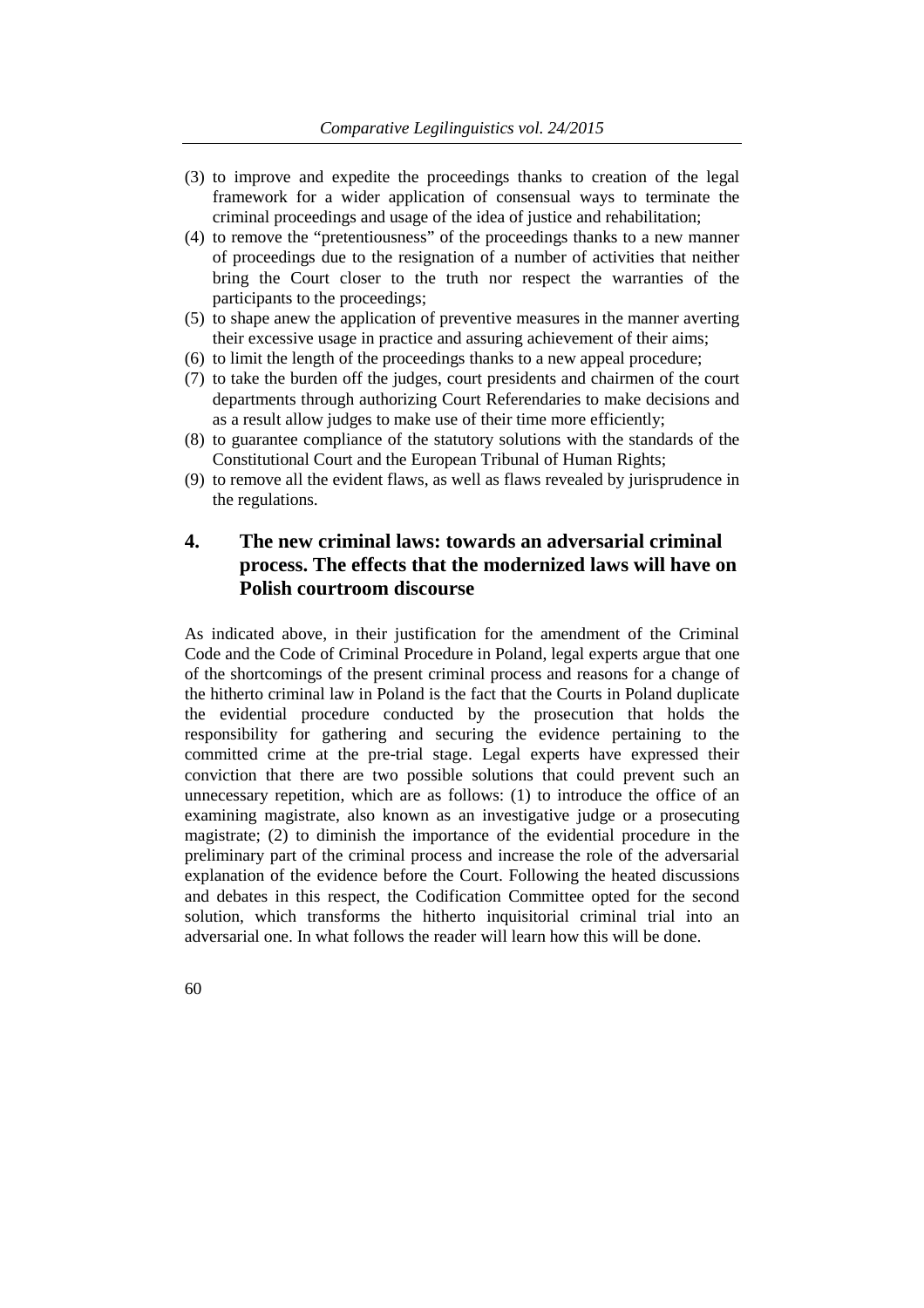#### *Grażyna Anna BEDNAREK, Prolegomena to a New Criminal Trial Procedure*

As a result of this transformation, the evidential proceedings undertaken during the preliminary part of the criminal process will constitute the background of the prosecutorial accusation, that is to say these proceedings will be conducted for the benefit of the prosecution, not the Court, as it used to be. Following art. 297 § 1 point 5 of the Code of Criminal Procedure, the Court will retain its right to carry out the evidential proceedings only in exceptional circumstances. The procedure, which prior to the amendment of the law stipulated that the major objective of the preliminary proceedings was to "gather, secure and record the evidence *for the Court*", currently stipulates that the major aim of the preliminary proceedings is to "gather, secure and record the evidence in order to introduce it *to the Court*." Although the amendment may *prima facie* seem trivial, legal experts indicate that it is crucial, because such a formulation shifts the responsibility for these actions from the Court and delegates it to the prosecution. The Court, as they argue, should play the role of *a referee*, who will issue the verdict after the prosecution and defense conduct the evidential phase, as it is in the USA under Common Law.

 In connection with that remains the reform of art. 167 of the Code of Criminal procedure, which prior to the alteration provided that the evidential phase is conducted *at the request of the parties* (the prosecution and defense) or *ex officio* (by the Court- judge), and which now in §1 provides that the evidential phase is carried out *by the parties*, i.e. the prosecution and defense, when the chairman of the proceedings or the Court allow it. As indicated earlier, in exceptional and justified circumstances the Court will still hold the right to conduct the evidential phase *ex officio*. These modifications appear to be the most important ones owing to the fact that they constitute the background of the momentous transformation in Poland of the criminal trial, that is to say they alter the hitherto inquisitorial procedure of witness examination, wherein the judge was responsible for examining the defendant and witnesses, into the adversarial one, wherein the judge assumes the role of an arbiter/referee with the right to examine the witness only in exceptional and justified cases, whereas the prosecution and defense get their right to introduce evidence and examine the defendant and witnesses.

 In addition to the said modifications, there are other alterations of the provisions of the Criminal Code and Code of Criminal Procedure that affect the criminal trial in Poland. By way of illustration, until the introduction of the new law, the evidential phase in Poland in a criminal trial opened with the reading of the act of indictment, and in cases when the act of indictment was long it began with the introduction of the charges against the defendant presented by the prosecution (art. 385 § 1 and 2). Following the modification of art. 385 § 1, *the*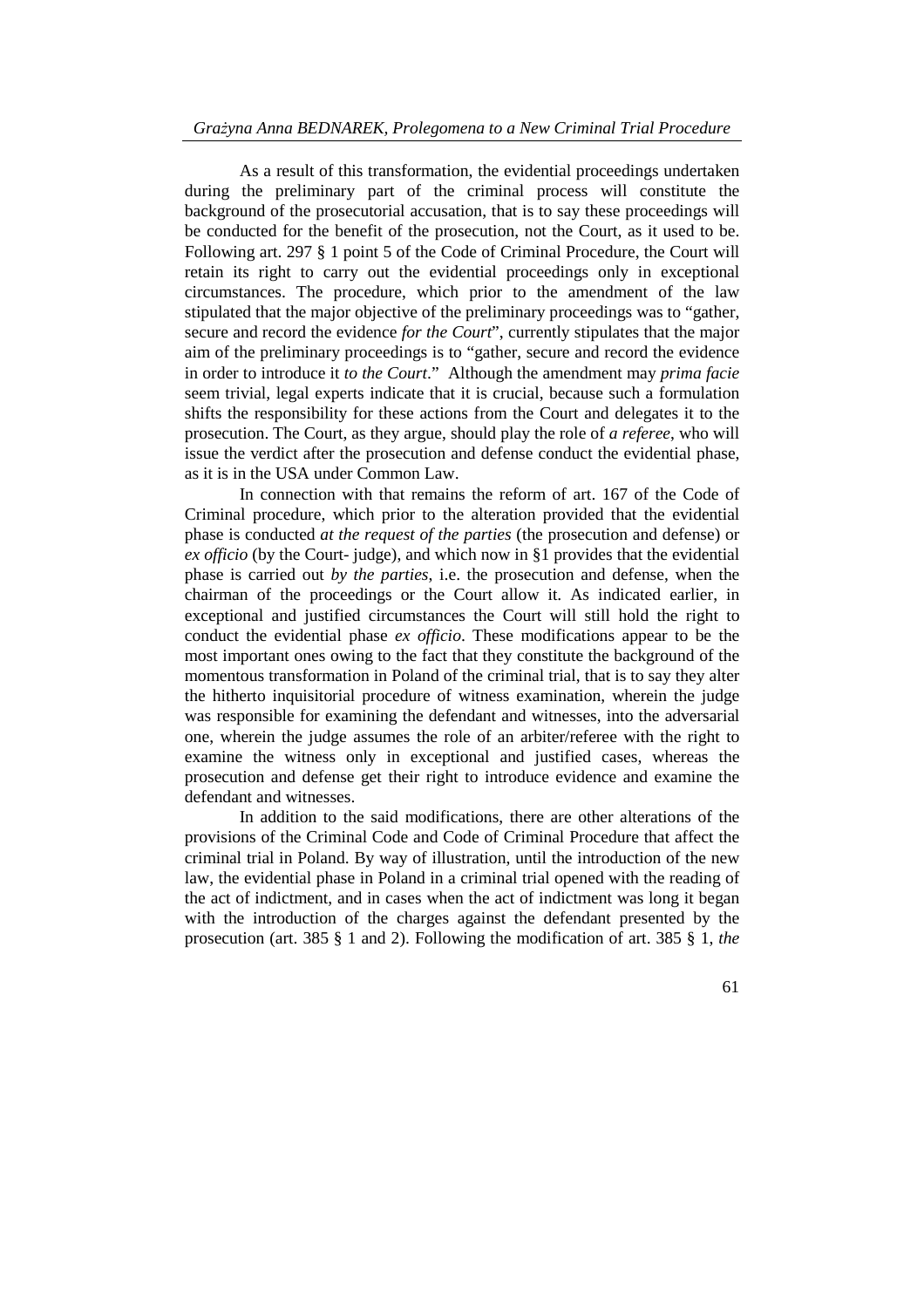*evidential phase of a criminal trial at present commences with a concise introduction of the charges against the defendant by an attorney for the prosecution*. According to art. 370 § 1, when the person examined has ended providing her/his explanation or testimony (under art. 171 § 1), s/he may be questioned by the following persons participating in the process in the following order: 1) the public prosecutor; 2) the auxiliary prosecutor; 3) the plenipotentiary of the auxiliary prosecutor; 4) the private prosecutor; 5) the plenipotentiary of private prosecutor; 6) the expert; 7) the attorney for the defense; 8) the defendant; 9) the members of the adjudicating panel. Following art. 370 § 2 the party that introduces the evidence enjoys the right to question the witnesses first. In cases, when the judge examines the witnesses, the members of the adjudicating panel are the first, who examine the witnesses. Another very important change involves the defendant, whose participation in the trial prior to the amendment of the law was mandatory (cf. art. 374 § 1), and who these days is not forced to participate in the trial, but who enjoys the right to participate in the criminal trial under art. 374§1. Following art. 374 § 1 the Court may recognize the presence of the defendant obligatory (in felony cases).

 The new regulations within the field of criminal law, which came into force on 1 July 2015 will profoundly affect the use of language by the members of the legal speech community during the courtroom proceedings in criminal trials in Poland, as well as the process of communication between them and between the lawyers and the lay people, i.e. the defendant and witnesses. Owing to the fact that the amended criminal laws have modernized the entire procedure of a criminal trial in court in Poland, Polish courtroom discourse will gain an entirely new image. At the time, when this paper is being written, we may only hypothesize or conjecture what consequences the amended law is going to have on Polish courtroom discourse.

By way of illustration, one of the consequences that the momentous transformation of the criminal law in Poland will have is an entirely new structural organization of the criminal trial, including a new structural organization of the procedure of witness examination, undoubtedly one of the major components of a trial that occupies more than 80% of the trial.

Another serious outcome of the amendment of the criminal law in Poland will be the new social roles of the major legal participants taking part in the criminal trial, e.g. the judge, attorney for the prosecution, and attorney for the defense. Under the new law, the judge will become a referee, a moderator of the talk, whereas attorneys for the prosecution and attorneys for the defense will now hold the responsibility for examining the defendant and witnesses. However, it must be remembered that the judge retains the right to examine the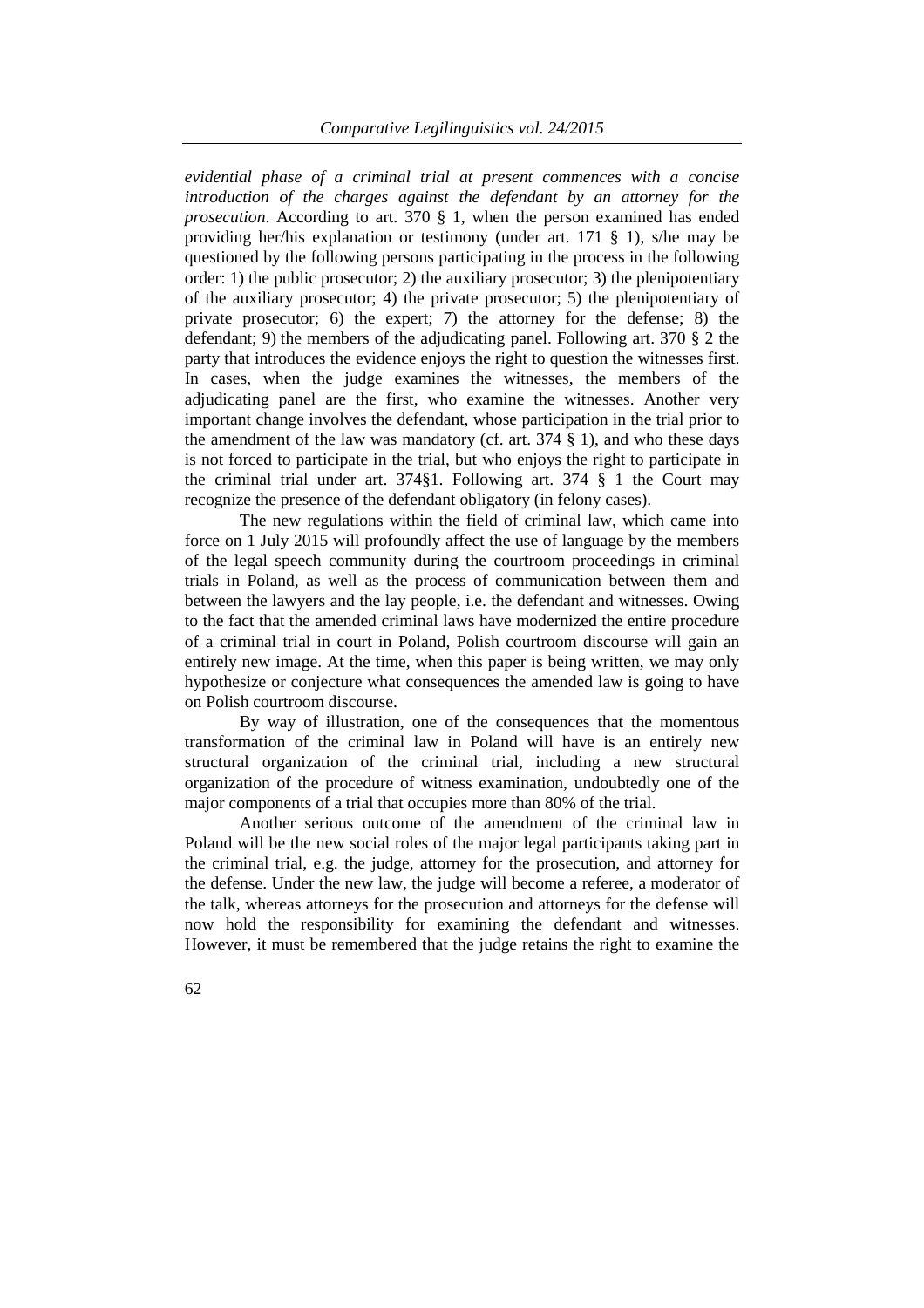defendant and witnesses in exceptional and justified cases. This implies that the judge will still play an active role in the procedure of witness examination, in certain cases. It is very difficult, in fact, even impossible, at the present time to anticipate how often the judge is going to exercise her/his right to examine the witnesses on the one hand, and to what extent the judge will refrain from examining the defendant and witnesses during the trial.

The new social roles that the judge, attorneys for the prosecution and attorneys for the defense will from now on play during the criminal trial will have another significant effect on Polish courtroom discourse, that is to say they will alter the number of questions posed by various participants. Since the judge has now lost her/his right to examine the witnesses, with the exception to conduct the examination of witnesses in exceptional and justified cases, the high number of questions that the judge posed to the defendant and witnesses prior to the amendment of the criminal law is now very likely to decline significantly, especially in those cases when the judge will not exercise the right to examine the witnesses the number of questions posed to the defendant and witnesses will be zero. It is very difficult to anticipate the number of questions posed by the judge to the defendant and witnesses in trials, when the judge will exercise her/his right to conduct the examination of witnesses in the so called exceptional and justified cases. As concerns the number of questions asked by attorneys for the prosecution and attorneys for the defense, their number is expected to rise from now on, as it is the attorneys for the prosecution and attorneys for the defense that will now be liable for examining the defendant and witnesses.

In order to demonstrate the new portrait, the new image of Polish courtroom discourse, it is therefore relevant to study anew: (1) the context in which Polish courtroom discourse occurs, especially the new legal norms that govern the criminal trial proceedings; and (2) the effects that the new context will have on Polish courtroom discourse. In linguistics, the fact that the context of the situation in which language use takes place is crucial for understanding what is being said and how it is being said is well established. As once indicated by Hymes (1974: 3-4), any analysis of language in use in order to be complete should inevitably encompass the context of the situation in which the language occurs. The origins of such a view take us directly to the ideas propagated by Bronisław Malinowski, who in his seminal essay "The Problem of Meaning in Primitive Languages" (Malinowski 1923: 302) insisted that "linguistic analysis inevitably leads into the study of all the subjects covered by Ethnographic field work". The analysis of language in use needs to take account of the fact that "*a statement spoken in real life is never detached from situation in which it is*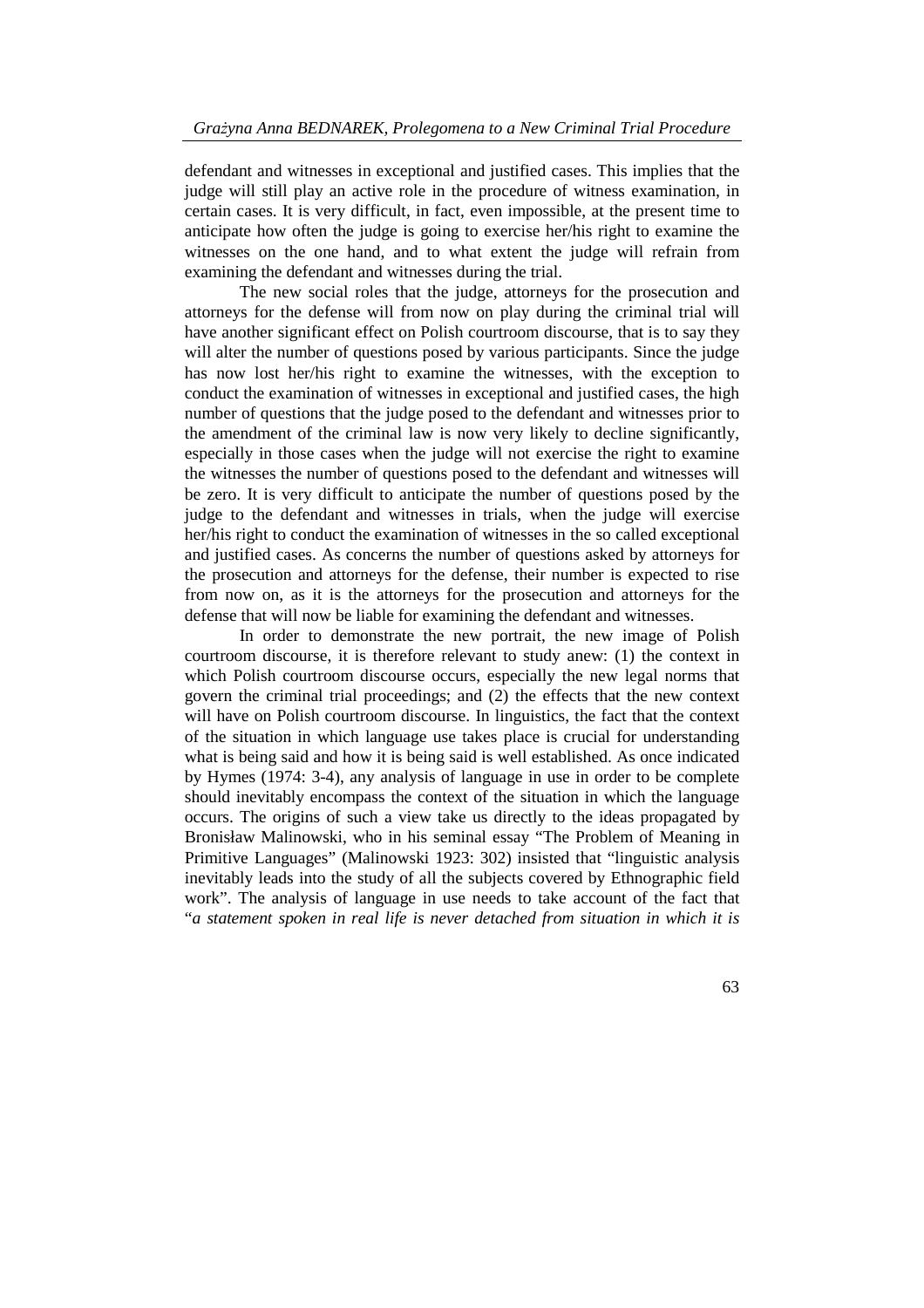*uttered*. *The utterance has no meaning except in the context of situation*" (Malinowski 1923: 302).

Within the field of discourse analysis, the relevance of the notion of context for production and understanding of language use is fundamental, although, as is commonly known, the term "context" as some maintain " $(...)$  is one of those linguistic terms, which is constantly used in all kinds of context but never explained" (Asher 1994: 731, as cited by Fetzer 2004: 1). Indeed, one homogenous definition of context does not exist, which researchers attribute to the fact that discourse analysis comprises a number of distinct approaches founded on dissimilar theoretical and methodological assumptions (Duranti and Goodwin 1992:2; Schiffrin 1994: 364-365). Schiffrin (1992) has reviewed these approaches in order to understand how context is defined in them. Yet this subject will not be addressed in this paper.

However, it is important to emphasize that the socio-cultural, institutional, and legal context is extremely relevant for the proper understanding of courtroom discourse. Each and every language of law that lawyers use as the major tool to formulate, enact and construe law strongly relies on the setting in which it exists. In each country, the language of law, including that used in courtroom interaction, develops for hundreds of years in different socioeconomic, and political conditions. Whenever the conditions change, so does the language of law. In all the legal systems, societies formulate the law, which not only regulates the behavior of the people, but which also regulates the social roles that the legal representatives of a particular society play when they partake in different legal procedures. The historic change of the criminal law in Poland alters the criminal proceedings in courts, the communicative competence that judges, attorneys for the prosecution and attorneys for the defense have to communicate effectively during the criminal trial to exercise correctly the social roles that practicing their professions entails. The amended criminal law will undoubtedly alter the portrait of Polish courtroom discourse as has been described and explained in this paper, which as the title indicates should be perceived as the introduction – the prolegomena – to a further study of the language used by judges, attorneys for the prosecution and attorneys for the defense in criminal trials in Poland under the new criminal law.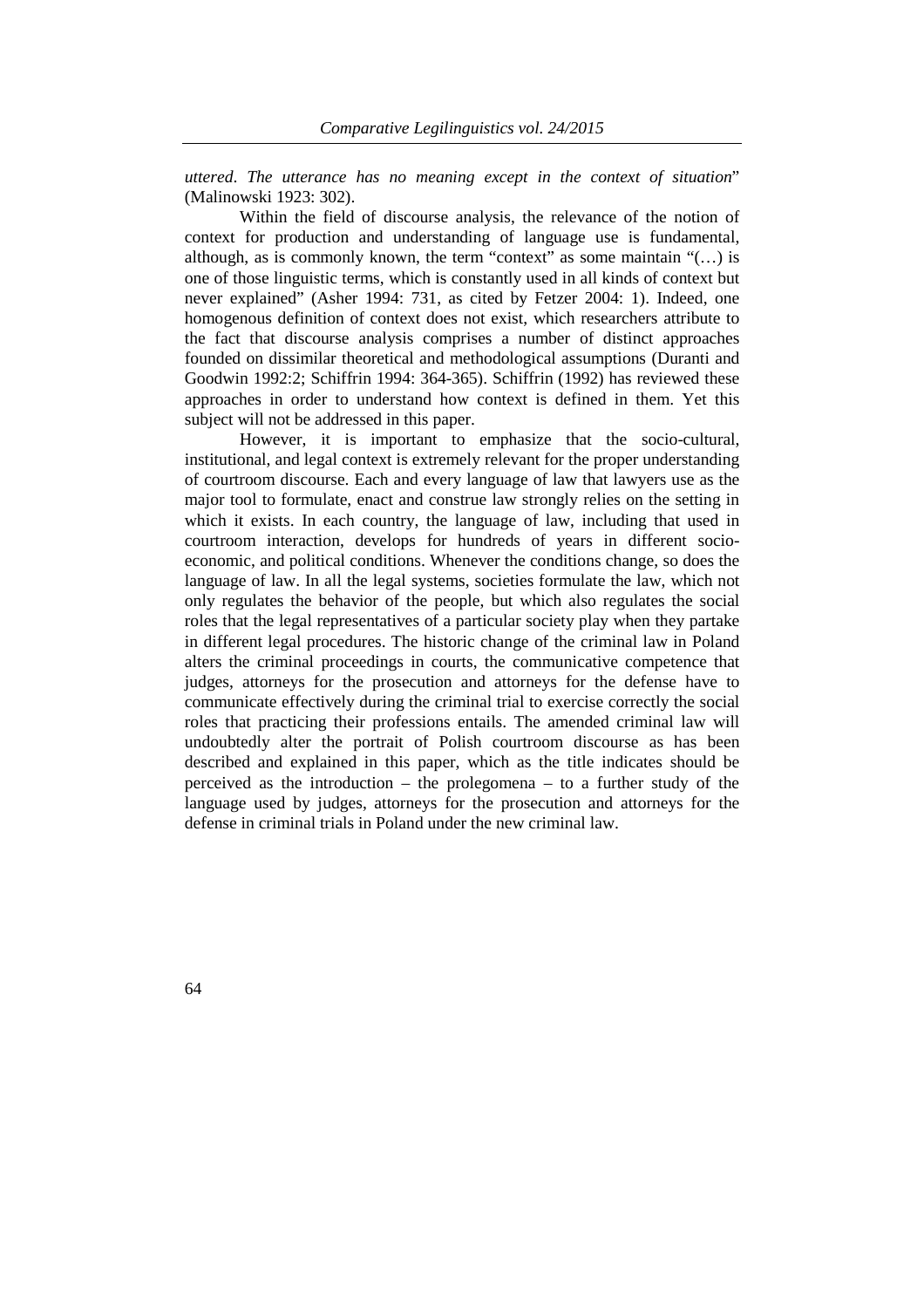### **5. Concluding remarks**

The major objective of the present paper has been to introduce the new criminal laws in Poland that came into effect on 1 July 2015 and explain the prospective consequences that they will have on Polish courtroom discourse. As has been expounded in the paper, languages do not occur in the vacuum, for they emerge and evolve in certain socio-economic, institutional, and legal settings. Whenever the settings change so does the language. For this reason in order to understand what is being said during a criminal trial in Poland and how it is being said under the new criminal law will have to be studied afresh. Owing to the momentous alteration of the criminal law in Poland the new image of Polish courtroom discourse is at the present time an enigma that requires a thorough investigation anew from a number of different perspectives.

The reform of the criminal justice system in Poland also needs to be perceived as one of the numerous efforts that various nations around the world undertake in order to enhance and strengthen their own systems of justice. By way of illustration, Uruguay, Brazil and Cuba have adopted some versions of the adversarial criminal justice that replaced the inquisitorial one. So have Japan, South Korea, and Taiwan, wherein significant transformations of criminal justice have taken place in the direction of the adversarial criminal justice. In Europe, Italy is the country, which started the reform of its criminal justice system in the late 80-ies in the same direction as the Polish criminal justice. China has also introduced the reform of their judicial system implementing the key adversarial criminal justice features. Although the motives for the reform of the system of justice in all of these countries most probably differ from country to country, any modifications of the system of justice seem to be a natural response to a number of key factors that seem to take place around the world, e.g.: 1) steady economic development and social advancement; 2) rapid increase in crime; 3) globalization; 4) spread of democracy; and 5) respect for human rights. Looking for better and more advanced systems of justice that will allow nations to deal with the ever growing process of law-breaking all the countries rely on the field of study of comparative criminal justice that investigates and evaluates national systems of justice in order to: a) learn and profit from the experience of the others; b) extend our understanding of different cultures and approaches to various problems; c) help us handle various forms of transnational crime; and d) adjust our justice systems to such values as: democracy, human rights, human safety, and equality of justice for everyone (Dammer 2014: 5).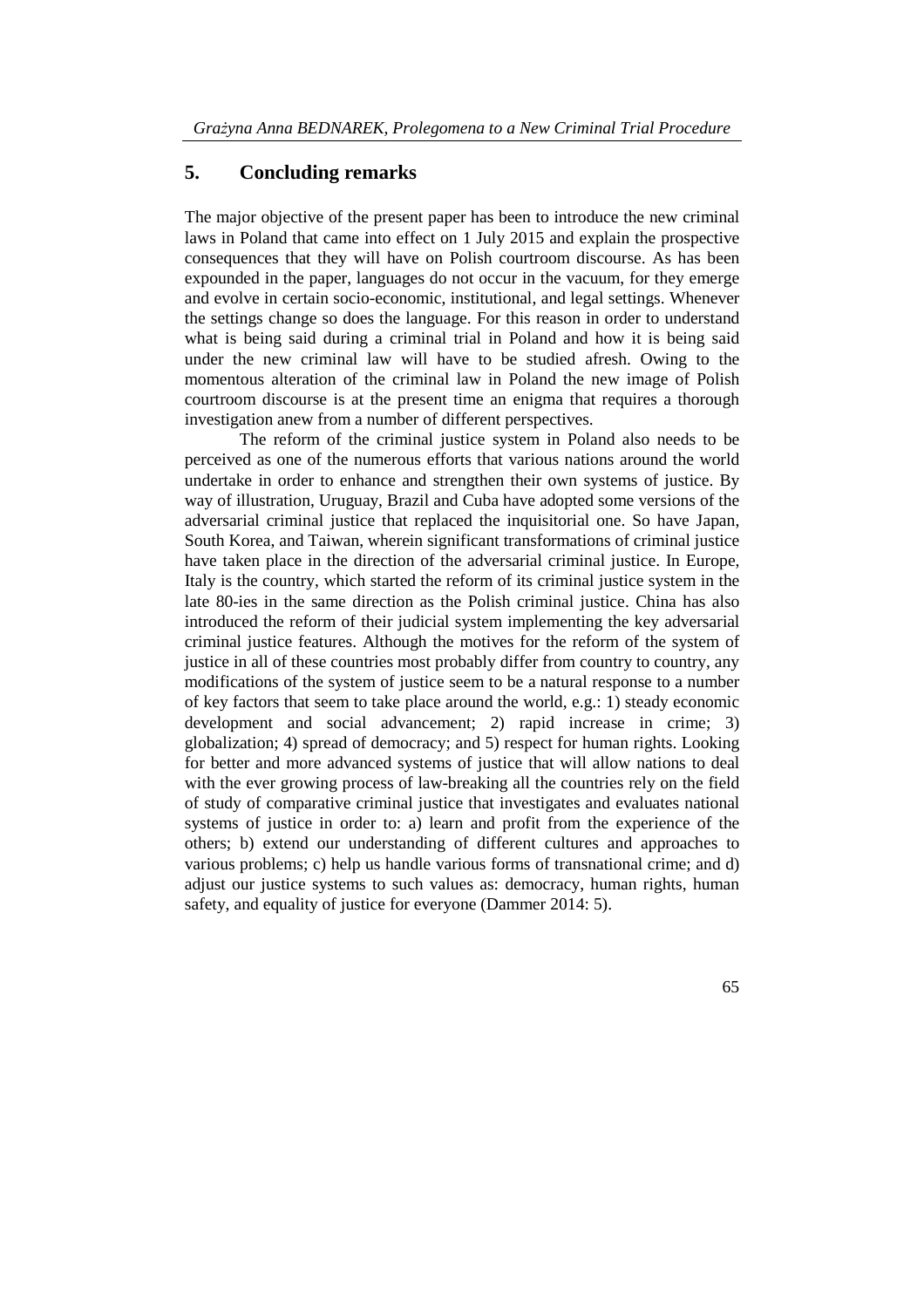### **6. References**

- Adelswärd, Viveka, Karin Aronsson, Linda Jönsson, and Peter Linell. 1987. The unequal distribution of interactional space: dominance and control in courtroom interaction. TEXT 7:4, 313-346.
- Ainsworth, Janet. 2010. Miranda rights. Curtailing coercion in police interrogation: the failed promise of Miranda v. Arizona. In The Routledge Handbook of Forensic Linguistics. Ed. Coulthard, Malcom and Alison Johnson, 111-126. London and New York: Routledge.
- Aldridge, Michelle. 2010. Vulnerable witnesses in the criminal justice system. In The Routledge Handbook of Forensic Linguistics. Ed. Coulthard, Malcom and Alison Johnson, 296-315. London and New York: Routledge.
- Archer, Dawn. 2005. Questions and answers in the English courtroom (1640-1760). A sociopragmatic analysis. Amsterdam/Philadelphia: John Benjamins Publishing Company.
- Archer, Dawn. 2006. Tracing the development of advocacy in two nineteenth-century English trials. In Diachronic perspectives on domain-specific English. Ed. Dossena, Marina and Irma Taavitsainen. Bern: Peter Lang AG.
- Archer, Dawn. 2007. Developing a more detailed picture of the English courtroom (1640-1760): Data and methodological issues facing historical pragmatics. In Methods in historical pragmatics. Ed. Fitzmaurice, Susan M and Irma Taavitsainen. Berlin: Mouton de Gruyter.
- Archer, Dawn. 2010. A diachronic investigation of English courtroom practice. In The Routledge Handbook of Forensic Linguistics. Ed. Coulthard, Malcom and Alison Johnson, 185-199. London and New York: Routledge.
- Arundale, Robert B. 2005. Pragmatics, conversational implicature, and conversation. In Handbook of language and social interaction. Fitch, Kirsten L. And Robert E. Sanders, 41-67. Mahwah, New Jersey, London: Lawrence Erlbaum Associates, Publishers.
- Asprey, Michèle. 2003. Plain language for lawyers. Sydney: The Federation Press.
- Atkinson, J. Maxwell and Paul Drew. 1979. Order in court: the organization of verbal interaction in judicial settings. London: McMillan.
- Baker, J.H. 2002. An introduction to English legal history. (Fourth Edition). London: Butterworths.
- Baugh, Albert and Thomas Cable. 2002. A history of the English language.(Fifth edition) London: Routledge.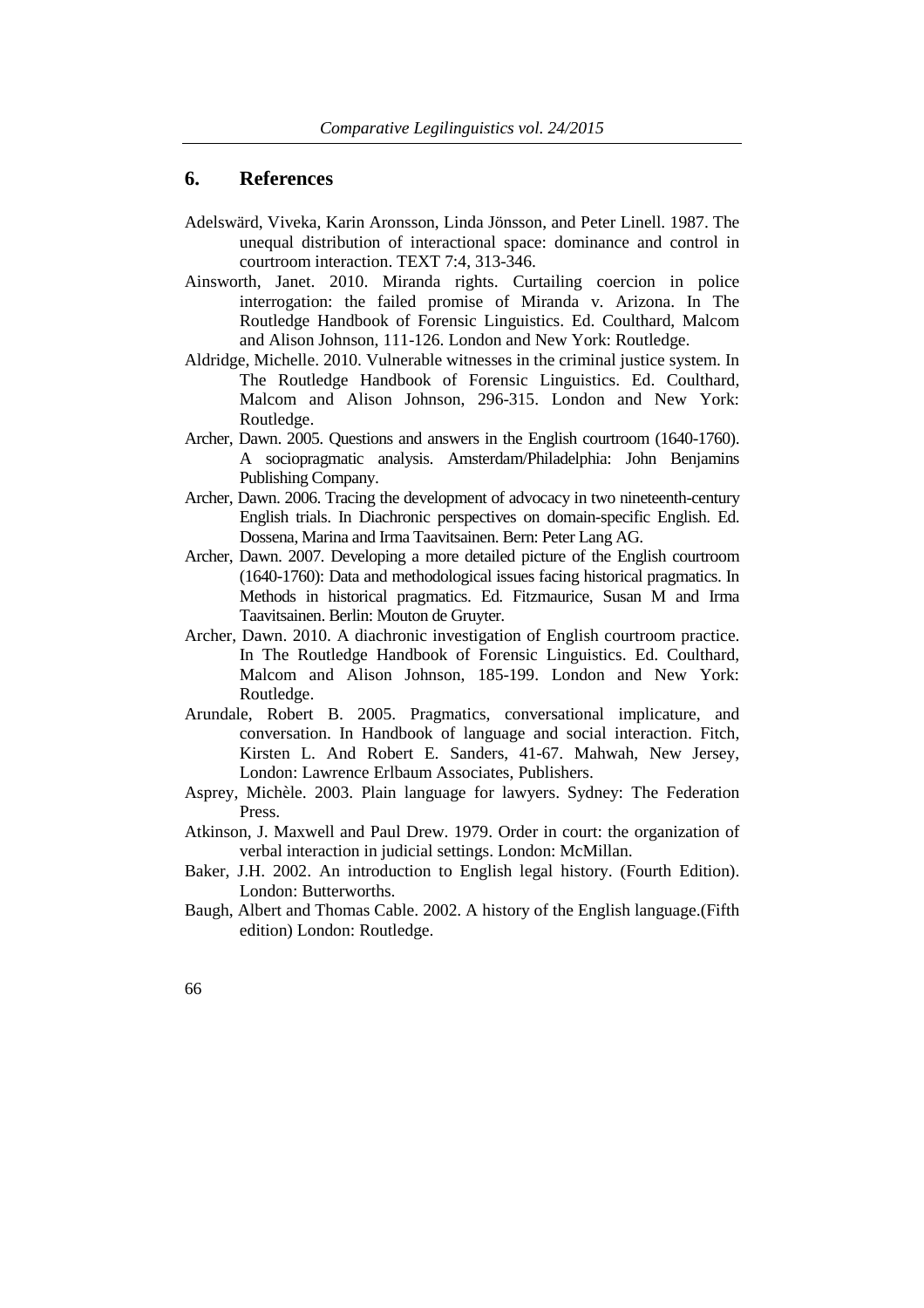- Bauman, Richard and Joel Sherzer. 1975. The ethnography of speaking. Annual Review of Anthropology 4: 95-119.
- Bednarek, Grażyna Anna. 2014. Polish vs. American courtroom discourse: inquisitorial and adversarial procedures of witness examination in criminal trials. New York/ Basingstoke: Palgrave Macmillan.
- Bednarek, Grażyna. 2014. Polish vs. American courtroom discourse: inquisitorial and adversarial procedures of witness examination in criminal trials. What court interpreters need to know about witness examination in criminal trials under disparate legal systems to provide a high level interpreting services in the light of Directive 2010/64/EU of the European Parliament and of the Council of 20 October 2010? In Comparative Legilinguistics: International Journal for Legal Communication 19/2014, 77-115. Poznań: Institute of Linguistics, Adam Mickiewicz University.
- Berk-Seligson, Susan. 1990. The bilingual courtroom: court interpreters in the judicial process. Chicago and London: The University of Chicago Press.
- Bhatia, Vijay K. 1994. Cognitive structuring in legislative provisions. In Language and law. Ed. John Gibbons. London and New York: Longman.
- Bhatia, Vijay K. 2010. Legal Writing: Specificity. Specification in Legal Writing: Accessibility, Transparency, Power and Control. In The Routledge Handbook of Forensic Linguistics. Ed. Coulthard, Malcom and Alison Johnson, 21-37. London and New York: Routledge.
- Bhatia, Vijay K., Maurizio Gotti, Jan Engberg and Dorote Heller, eds. 2005. Vagueness in normative texts. Germany: Peter Lang.
- Bhatia, Vijay K., Christopher N. Candlin, and Jan Engberg, eds. 2008. Legal discourse across cultures and systems. Hong Kong: University Press.
- Bhatia, Vijay K., Christopher Candlin, and Maurizio Gotti, eds. 2003. Legal discourse in multilingual and multicultural contexts: arbitration texts in Europe. Bern: Peter Lang AG.
- Bocquet, Claude. 2008. La traduction juridique. Fondement et méthode. Bruxelles: De Boeck.
- Brand, Oliver. 2009. Language as barrier to comparative law. In Translation Issues in Language and Law. Ed. Frances Olsen, Alexander Lorz and Dieter Stein, 18- 35. New York: PALGRAVE MACMILLIAN.
- Brodziak, Klaudiusz. 2004. O lingwistycznym statusie języka prawnego [On the linguistic status of the legal language]. In Język-Prawo-Społeczeństwo. Ed. Ewa Malinowska. Opole: Wydawnictwo Uniwersytetu Opolskiego.
- Butt, Peter and Richard Castle. 2006. Modern legal drafting: A guide to using clearer language. Cambridge: Cambridge University Press.
- Cameron, Deborah. 2001. Working with spoken discourse. Thousand Oaks: SAGE Publications Ltd.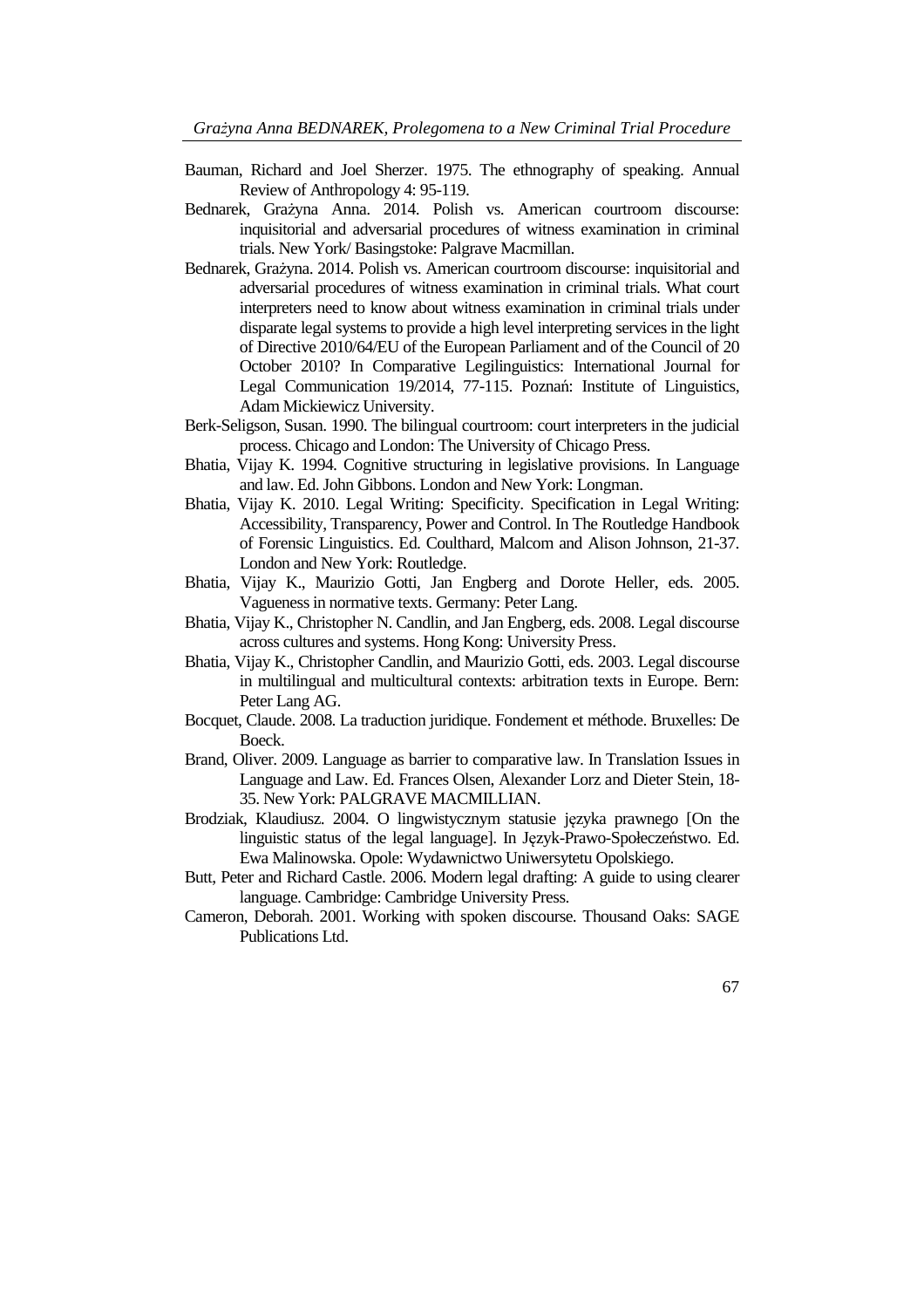- Cao, Deborah.1996. Towards a model of translation proficiency. Target 8 (2): 325- 340.
- Cao, Deborah. 2006. Translating law. Clevedon·Buffalo·Toronto: Multilingual Matters Ltd.
- Cao, Deborah. 2007a. Inter-lingual uncertainty in bilingual and multilingual law. Journal of Pragmatics 39: 69-83.
- Cao, Deborah and Zhao Xingmin. 2008a. Translation at the United Nations as specialized translation. The Journal of Specialized Translation 9: 39-54.
- Cao, Deborah. 2008b. Illocutionary acts of Chinese legislative language. Journal of Pragmatics: 1-12.
- Cao, Deborah. 2010. Legal translation. In Handbook of translation studies. Ed. Yves Gambier and Luc van Doorslaer, 191-195. Antwerp: John Benjamins Publishing Company.
- Cao, Deborah. 2010. Legal translation: Translating legal language. In The Routledge handbook of forensic linguistics. Ed. Coulthard, Malcom and Alison Johnson, 78-95. London and New York: Routledge.
- Charrow, Veda R. and Jo Ann Crandall. 1978. Legal language: What is it and what can we do about it? Paper presented at the New Wave Conference of the American Dialect Society Washington D. C. November 4th 1978.
- Chauvin, Tatiana, Tomasz Stawecki, i Piotr Winczorek. 2009. Wstęp do prawoznawstwa. [Introduction to the theory of law], Warszawa: C.H.Beck.
- Choduń, Aleksandra. 2004. Język prawny a język potoczny [Legal language vs. ordinary language]. In Język-Prawo-Społeczeństwo. Ed. Ewa Malinowska. Opole: Wydawnictwo Uniwersytetu Opolskiego.
- Chruszczewski, Piotr P. 2011. Językoznawstwo antropologiczne: Zadania i metody. [Anthropological linguistics. Tasks and methods]. Wrocław: Polska Akademia Nauk Oddział we Wrocławiu.
- Cole, George E. and Christopher E. Smith. 2011. Criminal justice in America. Wadsworth: WADSWORTH CENGAGE Learning.
- Colin, Joan and Ruth Morris. 1996. Interpreters and the legal process. Winchester: Waterside Press.
- Condor, Susan and Charles Antaki. 1997. Social cognition and discourse. In Discourse as structure and process. Ed. Teun A. van Dijk, 320-348. London, Thousand Oaks, New Delhi: SAGE Publications.
- Conley, John M. and William M. O'Barr. 1990. Rules versus relationships: The ethnography of legal discourse. Chicago: The University of Chicago Press.
- Conley, John M. and William M. O'Barr. 2005. Just words: Law, language and power. Chicago; London: The University of Chicago Press.
- Cooren, Farnçois. 2005. The contribution of speech act theory to the analysis of conversation: How pre-sequences work. In Handbook of language and social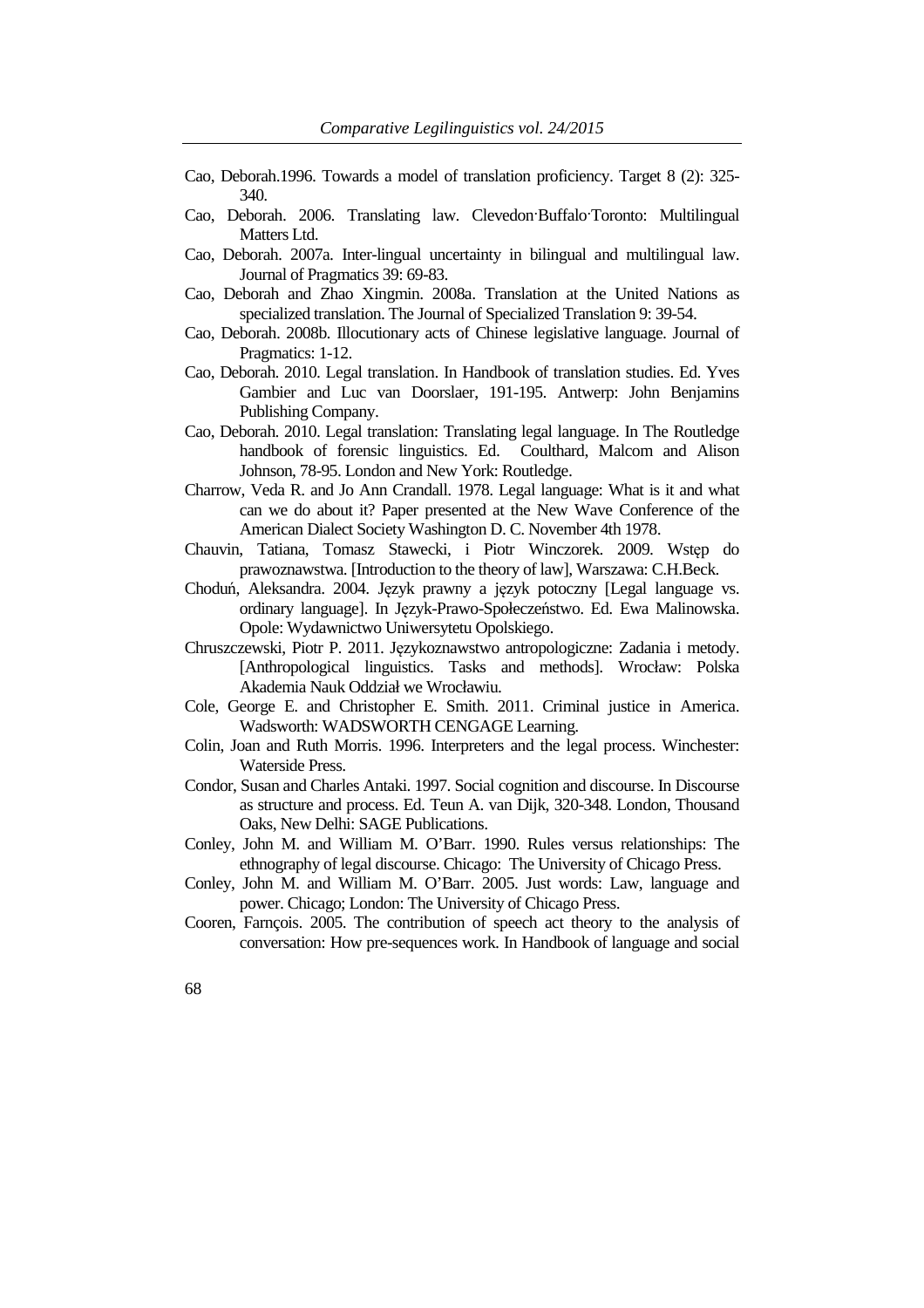interaction. Ed. Fitch, Kirsten L. And Robert E. Sanders, 21-41. Mahwah, New Jersey, London: Lawrence Erlbaum Associates, Publishers.

- Cordonnier, Jean-Louis. 1997. Traduction et culture. Bruxelles: Hatier/Didier.
- Cornu, Gerard. 2005. Linguistique juridique. Paris: Montchrestien.
- Cotterill, Janet. 2003. Language and power in court: A linguistic analysis of the O. J. Simpson trial. Basigstoke: Palgrave Macmillan.
- Cotterrell, Roger. 2004. Law in culture. Ratio Juris 1: 1-14.
- Cotterrell, Roger. 2006. Law, culture and society: Legal ideas in the mirror of social theory. Aldershot: Ashgate Publishing Limited.
- Cotterrell, Roger. 2006. Comparative law and legal culture. In The Oxford handbook of comparative law. Ed. Reihmann, Mathias and Reinhard Zimmermann, 709-739. Oxford and New York: Oxford University Press.
- Coulthard, Malcom and Alison Johnson, eds. The Routledge handbook of forensic linguistics. London and New York: Routledge.
- Crystal, David and Derek Davy. 1969. Investigating English style. London: Longman.
- Curran, Vivian, ed. 2002. Comparative law: An introduction. Durham: Carolina Academic Press.
- Curran, Vivian. 2006. Comparative law and language. In The Oxford handbook of comparative law. Ed. Reihmann, Mathias and Reinhard Zimmermann, 675- 709. Oxford and New York: Oxford University Press.
- Dammer, Harry S. and Jay S. Albanese. 2014. Comparative Criminal Justice Systems. Belmont: Wadsworth.
- Danet, Brenda. 1980. Language in the legal process. Law and Society Review 14: 445-564.
- Danet, Brenda. 1984. Legal discourse. In Handbook of discourse analysis. Ed. Teun A. van Dijk. London: Academic Press 1, 273-291.
- Danet, Brenda. 1983. Law, bureaucracy and language. Society 20 (4): 49-55.
- Danet, Brenda. 1990. Language and law: An overview of fifteen years of research. In Handbook of language and social psychology. Ed. Howard Giles and W. Peter Robinson, 537-559. London: Wiley.
- Danet, Brenda and Bryna Bogoch. 1994. Orality, literacy, and performativity in Anglo-Saxon wills. In Language and the law. Ed. John Gibbons, 100-135. London and New York: Longman.
- David, René and John Brierly. 1985. Major legal systems in the world today. London: Stevens.
- de Cruz, Peter. 1999. Comparative law in a changing world. London, Sydney: Cavendish Publishing Limited.
- del Carmen, Rolando V. 2010. Criminal procedure: Law and practice. Wadsworth: Wadsworth Cengage Learning.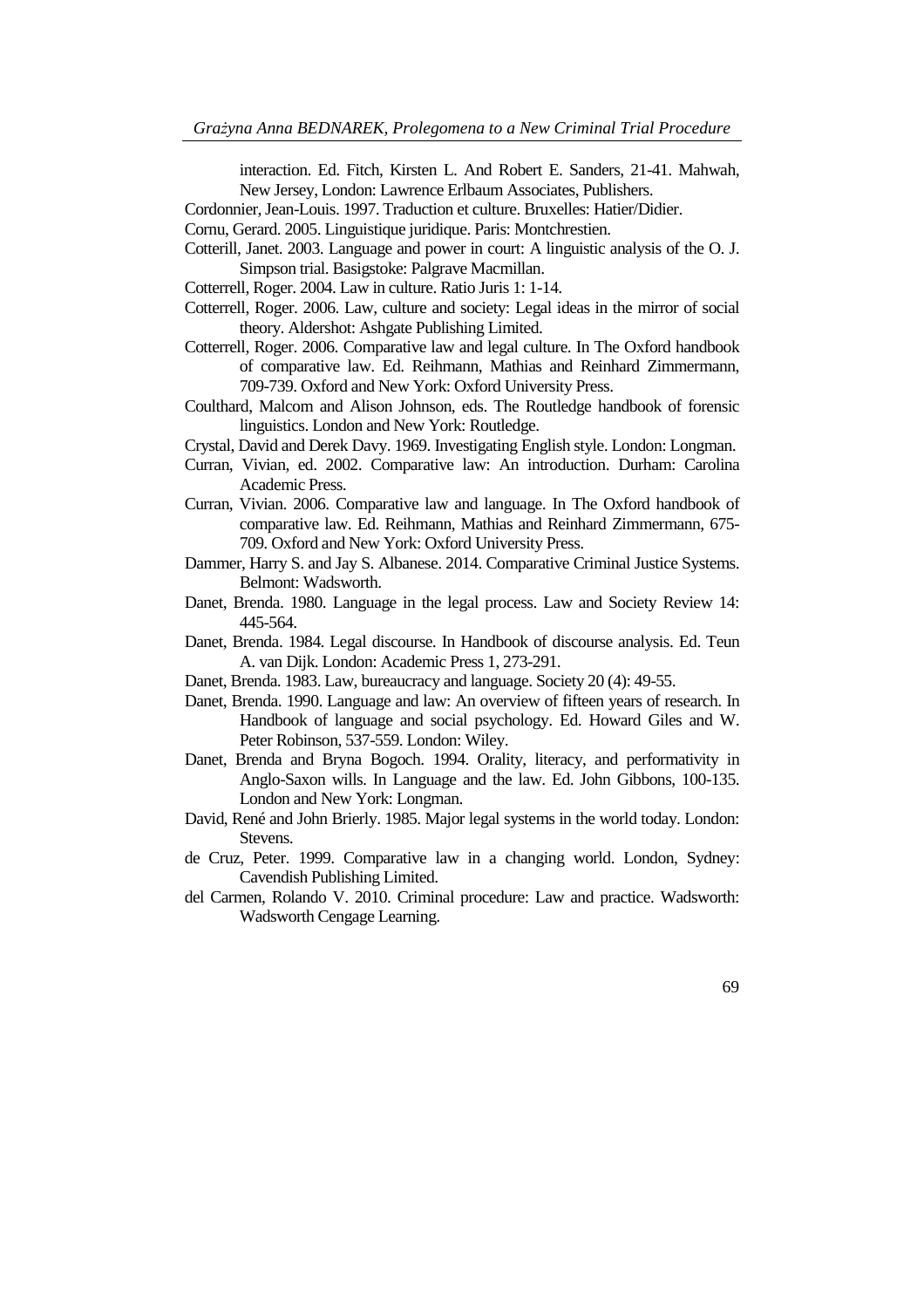- D'hondt, Sigurd, Jan-Ola Östman, and Jef Verschueren, eds. 2009. The pragmatics of interaction. Amsterdam/Philadelphia: John Benjamins Publishing Company.
- Dijk, Teun A. van. 1997. Discourse as interaction in society. In Discourse as social interaction. Ed. Teun A. van Dijk, 1-38. Thousand Oaks: SAGE Publications Inc.
- Dossena, Marina and Irma Taavitsainen, eds. 2006. Diachronic perspective on domain-specific English. Bern: Peter Lang AG.
- Drew, Paul and John Heritage, eds. 1992. Talk at work: Interaction in institutional settings. Cambridge: Cambridge University Press.
- Drew, Paul. 1992. Contested evidence in courtroom cross-examination: The case of a trial for rape. In Talk at work: Interaction in institutional settings. Ed. Drew, Paul and John Heritage, 418-470. Cambridge: Cambridge University Press.
- Drew, Paul. 2005. Conversation analysis. In Handbook of language and social interaction, 71-103. Ed. Fitch, Kirsten L. And Robert E. Sanders. Mahwah, New Jersey, London: Lawrence Erlbaum Associates, Publishers.
- Drew, Paul and John Heritage . 1992. Analyzing talk at work: An introduction. In Talk at work: Interaction in institutional settings. Ed. Drew, Paul and John Heritage, 3-66. Cambridge: Cambridge University Press.
- Duranti, Alessandro. 1997. Linguistic anthropology: A reader. Cambridge: Cambridge University Press.
- Duranti , Alessandro, ed. 2001. Key terms in language and culture. Malden, Mass.: Blackwell.
- Duranti, Alessandro and Charles Goodwin, eds. 1997. Rethinking context: Language as interactive phenomenon. Cambridge: Cambridge University Press.
- Eades, Diana. 1994. A case of communicative clash: Aboriginal English and the legal system. In Language and the law. Ed. John Gibbons, 217-234. London and New York: Longman.
- Eggins, Suzanne and J.R. Martin. 1997. Genres and registers of discourse. In Discourse as structure and process. Ed. Teun A. van Dijk, 230-257. London, Thousand Oaks, New Delhi: SAGE Publications.
- Ehrlich, Susan. 2010. The discourse of rape trials. In The Routledge handbook of forensic linguistics. Ed. Coulthard, Malcom and Alison Johnson. London and New York: Routledge, 265-281.
- Endicott, Tim. 2000. Vagueness in law. Oxford: Oxford University Press.
- Engberg, Jan. 2008. Vagueness and indeterminacy in law. In Legal discourse across cultures and systems. Ed. Vijay K. Bhatia, Christopher Candlin, and Jan Engberg. Hong Kong: Hong Kong University Press.
- Ervin-Tripp, Susan M. 2009. Developmental psychology. In Cognition and Pragmatics. Ed. Sandra, Dominiek, Jef Verschueren and Jan-Ola Östman, 146-156. Amsterdam/Philadelphia: John Benjamins Publishing Company.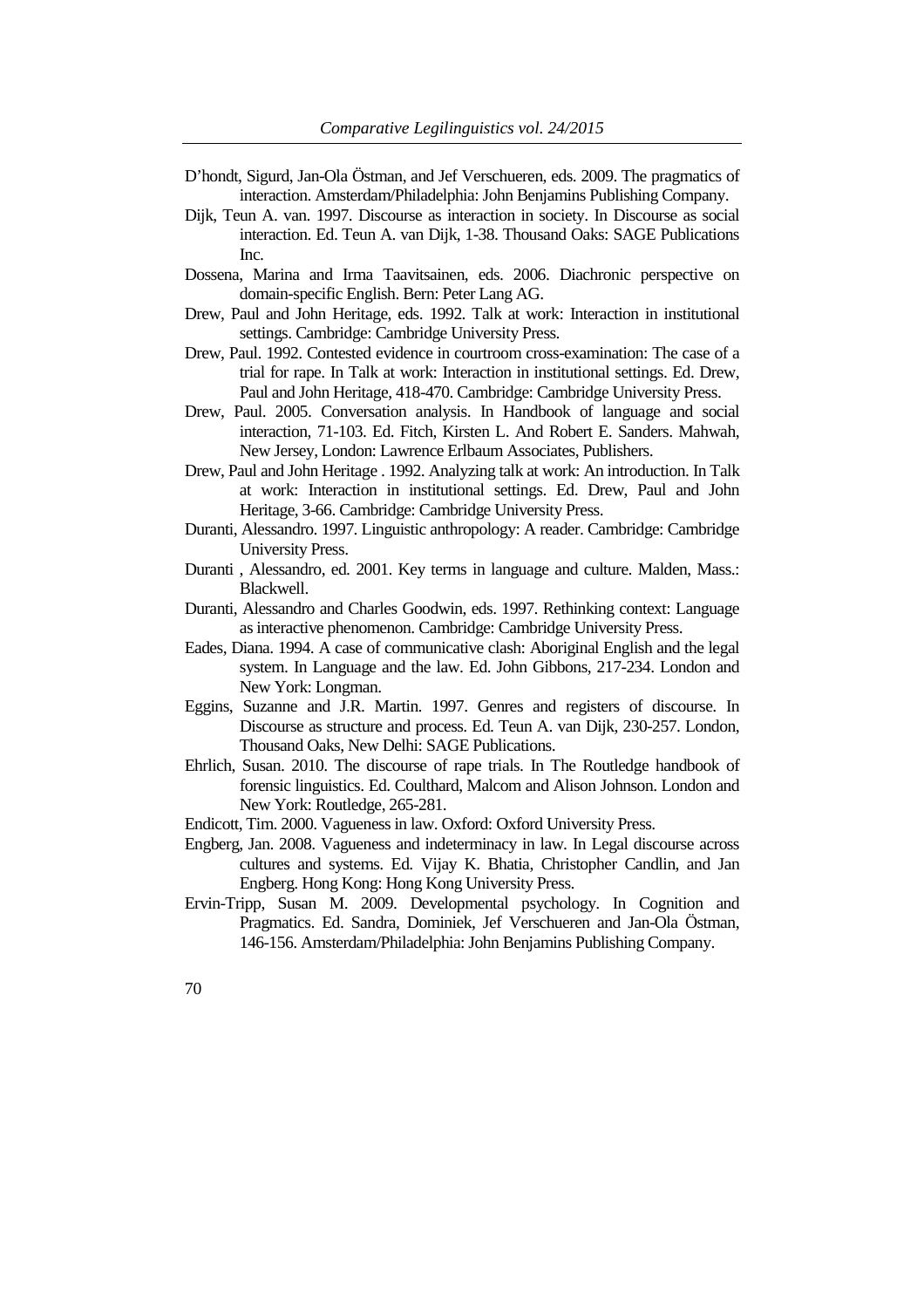- Fetzer, Anita. 2004. Recontextualizing context: appropriateness meets grammaticality. Amsterdam: Benjamins.
- Flis-Świeczkowska. 2013. Rola pełnomocnika w świetle wzmocnienia zasady kontradyktoryjności procesu karnego. In Kontradyktoryjność w polskim procesie karnym. Ed.Paweł Wiliński, 539-552. Warszawa: Wolters Kluwer.
- Garner, Bryan A. 2002. The elements of legal style. Oxford and New York: Oxford University Press.
- Gee, James Paul. 2005. An introduction to discourse analysis: Theory and method. London and New York: Routledge.
- Geis, Michael L. 1995. Speech acts and conversational interaction. Cambridge: Cambridge University Press.
- Gibbons, John, ed. 1994. Language and the law. London and New York: Longman.
- Gibbons, John. 1999. Language and the law. Annual Review of Applied Linguistics 19: 156-173. Cambridge University Press.
- Gibbons, John. 2003. Forensic linguistics: An introduction to language in the justice system. Malden/Oxford: Blackwell Publishing.
- Gotti, Maurizio, ed. 2003. Specialized discourse. Bern: Peter Lang.
- Gotti, Maurizio. 2008. Cultural constraints on arbitration discourse. In Legal discourse in multilingual and multicultural contexts: Arbitration texts in Europe. Ed. Vijay K. Bhatia, Christopher Candlin, and Maurizio Gotti. Bern: Peter Lang.
- Gotti, Maurizio. 2009. Globalizing trends in legal discourse. InTranslation issues in language and law. Ed. Frances Olsen, Alexander Lorz and Dieter Stein, 55- 76. New York: PALGRAVE MACMILLAN.
- Greatbatch, David L. 1988. A turn-taking system for British news interviews. Language and Society 17(3): 401-430.
- Greatbatch, David L. 1992. On the management of disagreement between news interviews. In Talk at work. Paul Drew and John Heritage, 268-301. Cambridge: Cambridge University Press.
- Grice, H. Paul. 1975. Logic and conversation. In Syntax and semantics 3: Speech Acts. Ed. Peter Cole and Jerry L. Morgan, 41-58. New York: Academic **Press**.
- Grossfeld, Bernhrad. 2002. Kernfragen der Rechtsvergleichung. In Comparative law: An introduction. Ed. Vivian Grosswald Curran, 31-45. Durham, North Carolina: Carolina Academic Press.
- Grosswald Curran, Vivian. 2006. Comparative law and language. In The Oxford handbook of comparative law. Ed. Mathias Reimann and Reinhard Zimmermann.Oxford and New York: Oxford University Press, 675-709.
- Grundy, Peter. 1995. Doing pragmatics. London: Edward Arnold.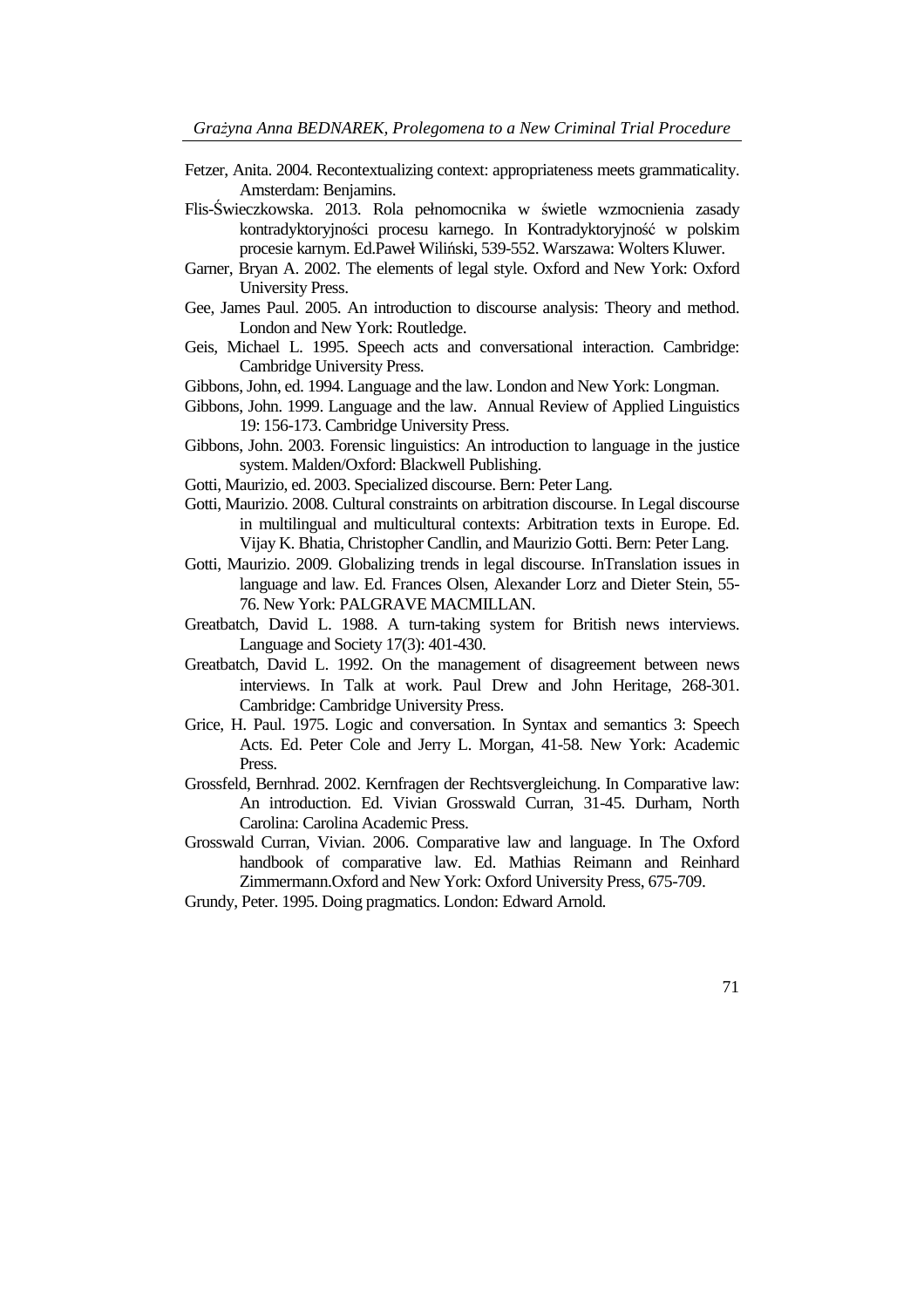- Grzegorczyk, Tomasz. 2013. Sytuacja procesowa stron w kontradyktoryjnej rozprawie w świetle projektu zmian k.p.k. z 2012r.. In Kontradyktoryjność w polskim procesie karnym. Ed. Paweł Wiliński, 45-55. Warszawa: Wolters Kluwer.
- Gunnarson, Britt-Louise. 1997. Applied discourse analysis. In Teun A. van Dijk,, ed, Discourse as social interaction. Thousand Oaks: SAGE Publications Inc., 285-313.
- Gustafsson, Marike. 1975b. Some syntactic properties of English law language. Turku, Finland: University of Turku, Department of English (Publication no. 4).
- Haigh, Rupert. 2004. Legal English. New York: Cavendish Publishing Limited.
- Hale, Sandra. 2010. Court interpreting. The need to raise the bar: Court interpreters as specialized experts. In The Routledge handbook of forensic linguistics. Ed. Coulthard, Malcom and Alison Johnson, 440-455. London and New York: Routledge.
- Halliday, M.A.K. and Ruqaiya Hasan. 1976. Cohesion in English. London and New York: Longman.
- Halliday, M.A.K. 1985. Introduction to functional grammar. London: Edward Arnold.
- Hałas, Bożena. 1995. Terminologia języka prawnego. Zielona Góra: WSP TK.
- Harder, Peter. 2009. Communication. In Key notions for pragmatics. Ed. Verschueren, Jef and Jan-Ola Östman, 62-86. Amsterdam/Philadelphia: John Benjamins Publishing Company.
- Harris, Sandra. 1984. Questions as a mode of control in magistrates' courts. International Journal of the Sociology of Language 49: 5-27.
- Heffer, Chris. 2010. Narrative in the trial. Constructing crimes stories in court. In The Routledge handbook of forensic linguistics. Ed. Coulthard, Malcom and Alison Johnson, 199-218. London and New York: Routledge.
- Heinz, Adam. 1978. Dzieje językoznawstwa w zarysie. [A historical outline of linguistics], Warszawa: Państwowe Wydawnictwo Naukowe.
- Heritage, John. 1984. Garfinkel and ethnomethodology. Cambridge: Polity Press.
- Heritage, John. 1984. A change-of-stake token and aspects of its sequential placement. In Structures of social action: Studies in conversation analysis. Ed. Maxwell J. Atkinson and John Heritage, 299-346. Cambridge: Cambridge University Press.
- Heritage, John. 2005. Conversation analysis and institutional talk. In Handbook of language and social interaction. Ed. Fitch, Kirsten L. And Robert E. Sanders, 103-149. Mahwah, New Jersey, London: Lawrence Erlbaum Associates, Publishers.
- Heritage, John and Steven Clayman. 2010. Talk in action: Interactions, identities, and institutions. Wiley-Blackwell: Oxford.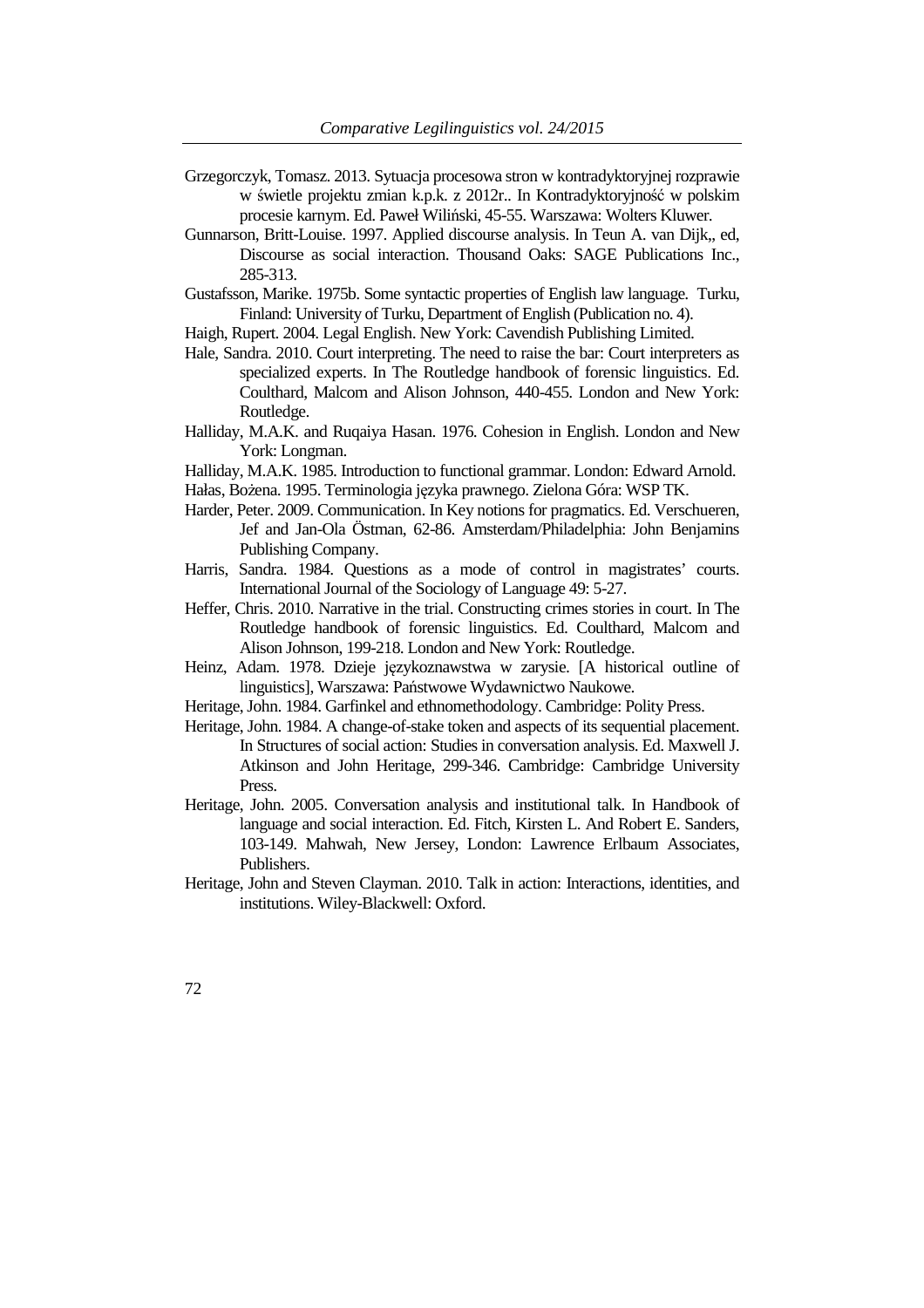- Hernand, Robert. 2013. "Nowelizacja procedury kanrej inne spojrzenie. In Kontradyktoryjność w polskim procesie karnym. Ed. Paweł Wiliński, 156- 173. Warszawa: Wolters Kluwer.
- Hiltunen, Risto. 1984. The type and structure of clausal embedding in legal English. Text 5/3: 107-121.
- Hiltunen, Risto. 1990. Chapters on legal English. Aspects past and present of the language of the law. Helsinki: Suomalainen Tiedeakatemia.
- Hofmański, Piotr. 2013. Model kontradyktoryjny w świetle projektu zmian k.p.k. z 2012r. In Kontradyktoryjność w polskim procesie karnym. Ed. Paweł Wiliński, 33-39. Warszawa: Wolters Kluwer.
- Holt, Elizabeth and Alison Johnson. 2010. Legal talk. Socio-pragmatic aspects of legal talk: Police interviews and trial discourse. In The Routledge handbook of forensic linguistics. Ed. Coulthard, Malcom and Alison Johnson, 21-37. London and New York: Routledge.
- Hostettler, John. 2004. The criminal jury old and new: Jury power from early times to the present day. Winchester: Waterside Press.
- Hostettler, John. 2006. Fighting for justice: The history and origins of adversary trial. Winchester: Waterside Press.
- Hostettler, John. 2009. A history of criminal justice in England and Wales. Sherfield: Waterside Press.
- Hutchby, Ian and Robin Wooffitt. 1998. Conversational analysis: An introduction. Cambridge: Polity Press.
- Hymes, Dell. 1964. Introduction: Toward ethnographies of communication. American Anthropologist, New Series 66 (2): The Ethnography of Communication: 1- 34.
- Hymes, Dell. 1974. Foundations in sociolinguistics: An ethnographic approach. Philadelphia: University of Pennsylvania Press.
- Hymes, Dell. 1974. Toward ethnographies of communication. In Foundations in sociolinguistics: An ethnographic approach. Ed. Dell Hymes, 3-66. Philadelphia: University of Pennsylvania Press.
- Hymes, Dell. 1972(a). On communicative competence. In Sociolinguistics. Ed. J. B. Pride and Janet Holmes, 269-293. Harmondsworth: Penguin.
- Hymes, Dell. 1972(b). Models of the interaction of language and social life. In Directions in sociolinguistics. Ed. John Gumperz and Dell Hymes, 35-71. New York: Holt, Reinhart and Winston.
- Jackson, Bernard S. 1995. Making sense in law: Linguistic, psychological and semiotic perspectives. Liverpool: Deborah Charles Publications.
- Jopek-Bosiacka, Anna. 2006. Przekład prawny i sądowy [Legal translation and court interpretation]. Warszawa: Wydawnictwo Naukowe PWN.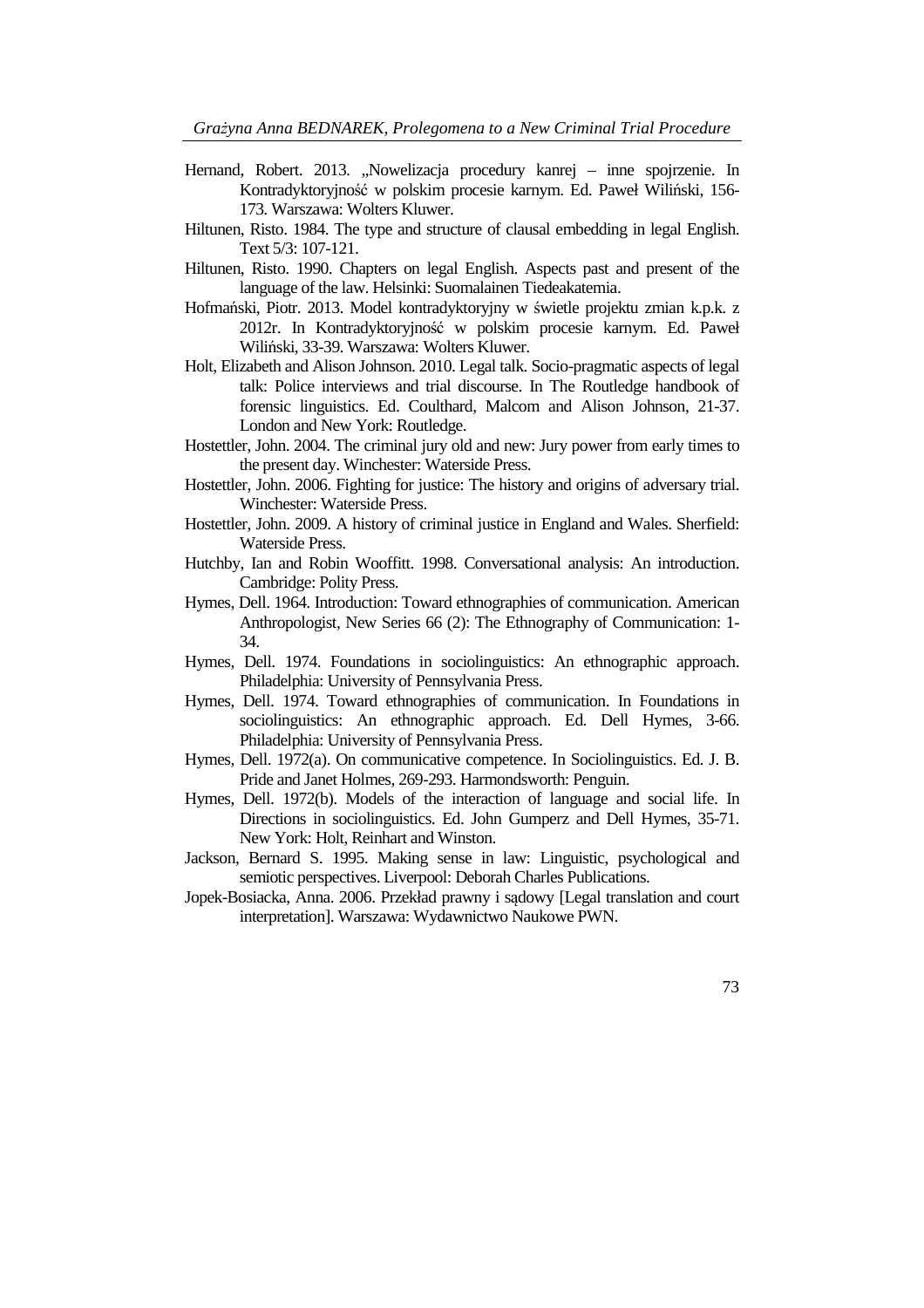- Kierzkowska, Danuta. 2002. Tłumaczenie prawnicze. [Legal translation], Warszawa: TEPIS.
- Kryk-Kastovsky, Barbara. 2000(a). Representations of orality in early modern English trial records. Journal of Historical Pragmatics 1/2: 201-230.
- Kryk-Kastovsky, Barbara. 2000(b). What is interesting about old court trial records. A confession of freshly-baked historical pragmaticist. In Multis vocibus de lingua. Ed. Stanisław Puppel, Katarzyna Dziubalska-Kołaczyk, 59-72. Poznań: Motivex.
- Kryk-Kastovsky, Barbara. 2002. Synchronic and diachronic investigations in Pragmatics. Poznań: Motivex.
- Kryk-Kastovsky, Barbara. 2006. Legal pragmatics. In Encyclopedia of English language and linguistics 2, 13-20. Amsterdam: Elsevier.
- Kastovsky, Dieter and Barbara Kryk-Kastovsky. 2008. Crimes and misdemeanors: Legal terminology versus lexical semantics and the role of pragmatics. In English Now: Selected papers from the  $20<sup>th</sup>$  IAUPE conference in Lund 2007. Ed. Marianne Thormählen, 277-291.
- Kischel, Uwe. 2009. Legal cultures-legal languages. In Translation issues in language and law. Ed. Frances Olsen, Alexander Lorz and Dieter Stein, 7-18. New York: PALGRAVE MACMILLAN.
- Kurzon, Denis.1989. Language of the law and legal language. In Special language: From humans thinking to thinking machines. Ed. Laurén Christier, Nordman, Marianne, 283-290. Clevedon: Multilingual Matters.
- Kurzon, Dennis. 1986. It is hereby performed: Explorations in legal speech acts. Amsterdam/Philadelphia. Benjamins Publishing Company.
- Kurzon, Dennis. 1997. Legal language: Varieties, genres, registers, discourses. International Journal of Applied Linguistics 7 (2): 119-139.
- Kwarciński, Tomasz. 2002. A speech act approach to legal discourse. Unpublished doctoral dissertation. Adam Mickiewicz University in Poznań. Faculty of Modern Languages and Literature. School of English.
- Labov, William. 1972. Sociolinguistic patterns. Philadelphia: University of Pennsylvania Press.
- Labov, William. 1972. Language in the inner city. Philadelphia: Philadelphia University Press.
- Lakoff, Robin Tolmach. 2009. Conversational logic. In Key notions for pragmatics. Ed. Verschueren, Jef and Jan-Ola Östman, 102-114. Amsterdam/ Philadelphia: John Benjamins Publishing Company.
- Langbein, John H. 2003. The origins of adversary criminal trial. Oxford: Oxford University Press.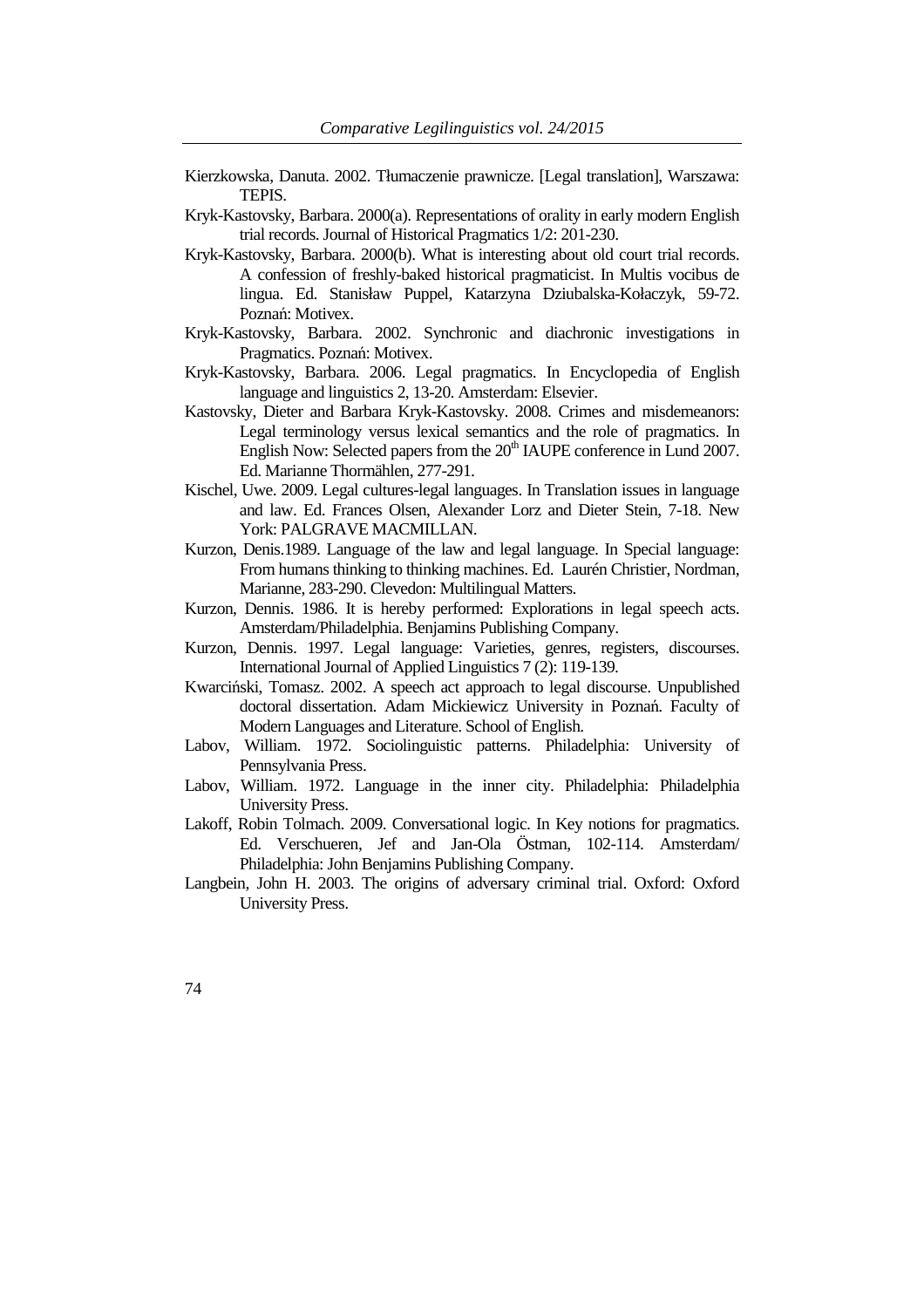- Legrand, Pierre. 2005. Issues in the translatability of law. In Nation, language and the ethics of translation. Ed. Bermann, Sandra and Michael Wood, 30-51. Princeton and Oxford: Princeton University Press.
- Lipoński, Wojciech. 2001. Narodziny cywilizacji Wysp Brytyjskich. [The birth of civilization on the British Isles], Poznań: Wydawnictwo Poznańskie.
- Lizisowa, Maria Teresa. 1986. Z badań nad terminologią prawną [On research into the legal terminology]. Rocznik Naukowo-Dydaktyczny WSP Kraków – Prace Językoznawcze 5: 5-20.
- Luchjenbroers, June. 1997. In your own words: Questions and Answers in a Supreme Court Trial. Journal of Pragmatics 27: 477-503.
- Madsen, Dorte. 1997. A model for translation of legal texts. In Translation as intercultural communication. Ed. Mary Snell-Hornby, Zuzanna Jettmarova, and Klaus Kaindl, 291-299. Amsterdam/Philadephia: John Benjamins Publishing Company.
- Malinowski, Andrzej. 1980. Właściwości stylistyczne języka prawnego na tle właściwości języka potocznego [Stylistic traits of the Polish language of law in the light of the Polish ordinary language]. Państwo i Prawo 9: 67-76.
- Malinowski, Bronisław. 1923. The problem of meaning in primitive languages. In The meaning of meaning. Charles Kay Ogden and Ivor Armstrong Richards, 296- 336. London: Routledge and Keagan Paul.
- Malinowski, Andrzej. 2006. Polski język prawny: Wybrane zagadnienia [The Polish legal language]. Warszawa: LexisNexis.
- Małolepszy, Maciej. 2013. Kilka uwag na temat projektowanych zmian kodeksu postępowania karnego. In Kontradyktoryjność w polskim procesie karnym. Ed. Paweł Wiliński, 207-215. Warszawa: Wolters Kluwer.
- McAuliffe, Karen. 2009. Translation at the Court of Justice of the European Communities. In Translation issues in language and law. Ed. Frances Olsen, Alexander Lorz and Dieter Stein, 99-116. New York: PALGRAVE MACMILLAN.
- McBride, Alex. 2010. Defending the guilty: Truth and lies in the criminal courtroom. London: Penguin Books Ltd.
- Melone, Albert P. And Allan Karnes. 2008. The American legal system: Perspectives, politics, processes and policies. Plymouth: Rowman and Littlefield Inc.
- Mellinkoff, David. 1963. The language of the law. Boston: Little, Brown and Company.
- Merryman, John Henry. 1969. The civil law tradition: An introduction to the legal systems of Western Europe and Latin America, Stanford, California: Stanford University Press.
- Mikkelson, Holly. 2000. Introduction to court interpreting. Manchester, UK and Northampton MA: St. Jerome Publishing.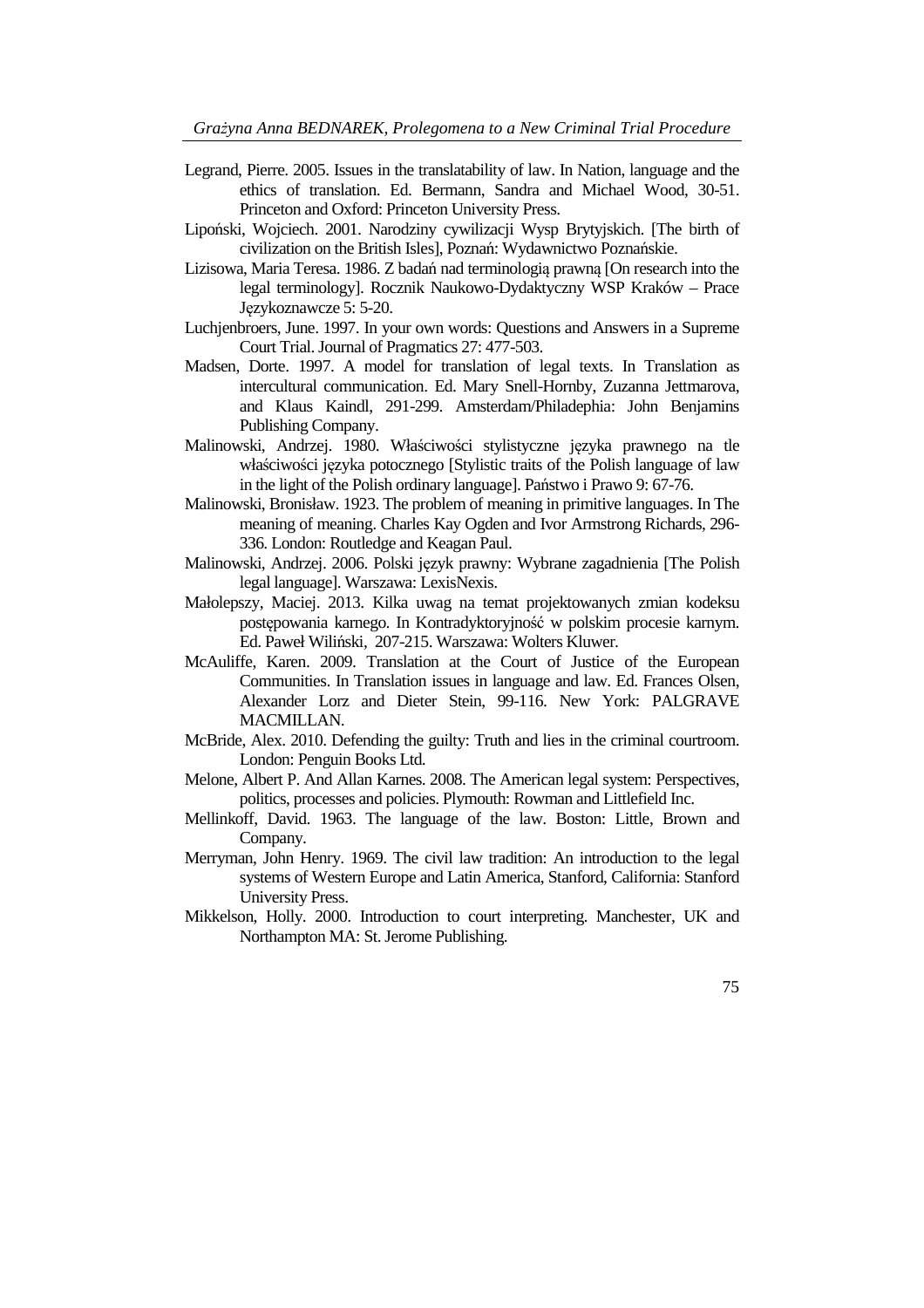- Morris, Marshall, ed. 1995. Translation and the law. American Translators Association. Scholarly Monograph Series. Volume VIII. Amsterdam/ Philadelphia: John Benjamins Publishing Company.
- Neubert, Albrecht. 2000. Competence in language, languages, and in translation. In Developing translation competence. Ed. Schäffner, Christina and Beverly Adab, 3-19. Amsterdam/Philadelphia: John Benjamins Publishing Company.
- O'Barr, William. 1982. Linguistic evidence: Language, power and strategy in the courtroom. New York: Academic Press.
- Ochs, Elinor, Emanuel Schegloff and Sandra Thompson, eds. 1996. Interaction and grammar. Cambridge: University of Cambridge.
- Paltridge, Brian. 2006. Discourse analysis: An introduction. London: Continuum.
- Philips, S.U. 1984. The social organization of questions and answers in courtroom discourse: A study of changes of plea in an Arizona court. TEXT 4 (1/3): 225-248.
- Philipsen, Gerry and Lisa M. Coutu. 2005. The ethnography of speaking. In Handbook of language and social interaction. Ed. Fitch, Kirsten L. And Robert E. Sanders, 355-381. Mahwah, New Jersey, London: Lawrence Erlbaum Associates, Publishers.
- Pieńkos, Jerzy. 1999. Podstawy juryslingwistyki: język w prawie prawo w języku. [The background of legal linguistics: the language in law - the law in language]. Warszawa: Muza SA.
- Quirk, Randolph, Sidney Greenbaum, Geoffrey Leech, Jan Svartvik. 1985. A comprehensive grammar of the English language. New York: Longman.
- Reimann, Mathias and Reinhard Zimmermann, eds. 2006. The Oxford handbook of comparative law. New York and Oxford: Oxford University Press.
- Rock, Frances. 2010. Witnesses and suspects in interviews. Collecting oral evidence: The police, the public and the written word. In The Routledge handbook of forensic linguistics. Ed. Coulthard, Malcom and Alison Johnson, 126-139. London and New York: Routledge.
- Robertson, Geoffrey. 2009. Sir William Garrow: His life, times and fight for justice. Sherfield: Waterside Press.
- Robinson, Jeffrey D. And John Heritage. 2005. The structure of patients' presenting concerns: the completion relevance of current symptoms. Social Science and Medicine 61: 481-493.
- Robinson, Jeffrey D. And Tanya Stivers. 2001. Achieving activity transitions in primary-care encounters: from history to physical examination. Human Communication Research 27(2): 253-298.
- Rosen, Lawrence. 2006. Law as culture: An invitation. Princeton: Princeton University Press.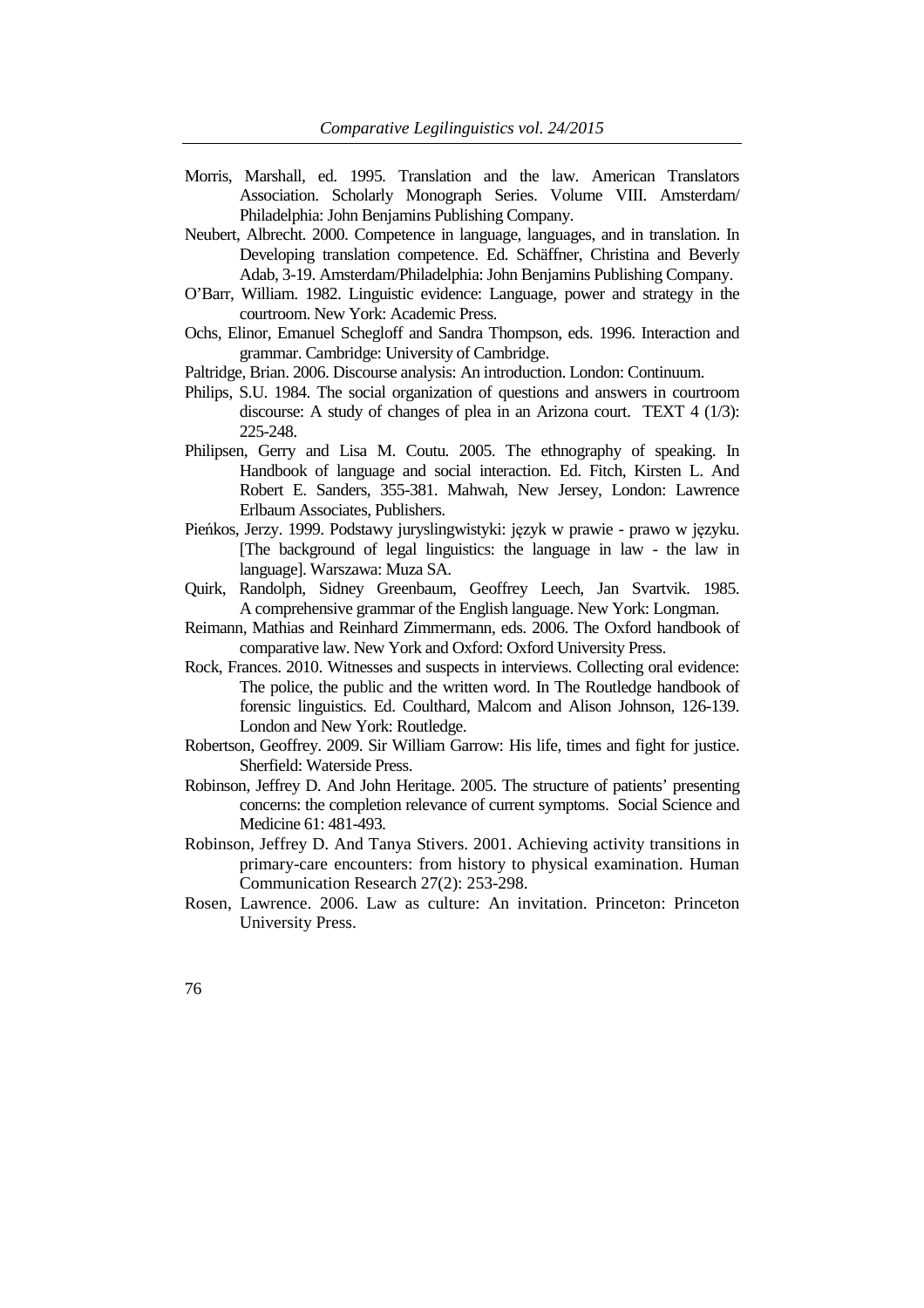- Sacks, Harvey, Emmanuel A. Schegloff and Gail Jefferson. 1974. A simplest systematics for the organization of turn-taking for conversation. Language 50: 696-735.
- Sacks, Harvey. 1984. Notes on methodology. In Structures of social action: Studies in conversation analysis. Ed. J. Maxwell Atkinson and John Heritage, 21-27. Cambridge: Cambridge University Press.
- Sacks, Harvey. 1984. On doing being ordinary. In Structures of social action: Studies in conversation analysis. Ed. Maxwell J Atkinson and John Heritage, 413- 430. Cambridge: Cambridge University Press.
- Sacks, Harvey. 1987. On the preferences for agreement and contiguity in sequences in conversation. In Talk and social organization. Ed. Graham Button and John R.E. Lee, 54-69. Clevedon, Avon: Multilingual Matters.
- Sacks, Harvey. 1992. Lectures on Conversation. (Vol. I and II). Oxford: Blackwell.
- Saville-Troike, Muriel. 1989. The ethnography of communication: An introduction. Oxford and new York: Oxford University Press.
- Sbisà, Marina. 2001. Act. In Key terms in language and culture. Ed. Alessandro Duranti, 4-7. Malden, Mass.: Blackwell.
- Sbisà, Marina. 2009. Speech act theory. In Key Notions for pragmatics. Ed. Verschueren, Jef and Jan-Ola Östman, 229-245. Amsterdam/Philadelphia: John Benjamins Publishing Company.
- Schegloff, Emanuel A. 2007. Sequence organization in interaction: A primer in conversation analysis, vol. 1. Cambridge: Cambridge University Press.
- Schegloff, Emanuel and Harvey Sacks. 1973. Opening up closings. Semiotica 7: 289- 327.
- Schegloff, Emanuel and Harvey Sacks. 1977. The preference for self-correction in the organization of repair in conversation. Language 53: 361-382.
- Schegloff, Emmanuel. 1992. On talk and its institutional occasions. In Talk at work: Interaction in institutional settings. Ed. Drew, Paul and John Heritage, 101- 137. Cambridge: Cambridge University Press.
- Schiffrin, Deborah. 1994. Approaches to discourse. Oxford UK and Cambridge USA: BLACKWELL.
- Schiffrin, Deborah, Deborah Tannen and Heidi E. Hamilton, eds. 2001. The handbook of discourse analysis. Oxford: Blackwell Publishers.
- Schubert, Frank August. 2008. Introduction to law and the legal system. Wadsworth: WADSWORTH CENGAGE Learning.
- Scollon Ron and Suzanne Wong Scollon. 2001. Intercultural communication: A discourse approach. (2<sup>nd</sup> edition). Oxford: Blackwell Publishing.
- Shuy, Roger. 1993. Language Crimes: The use and abuse of language evidence in the courtroom. Oxford: Blackwell.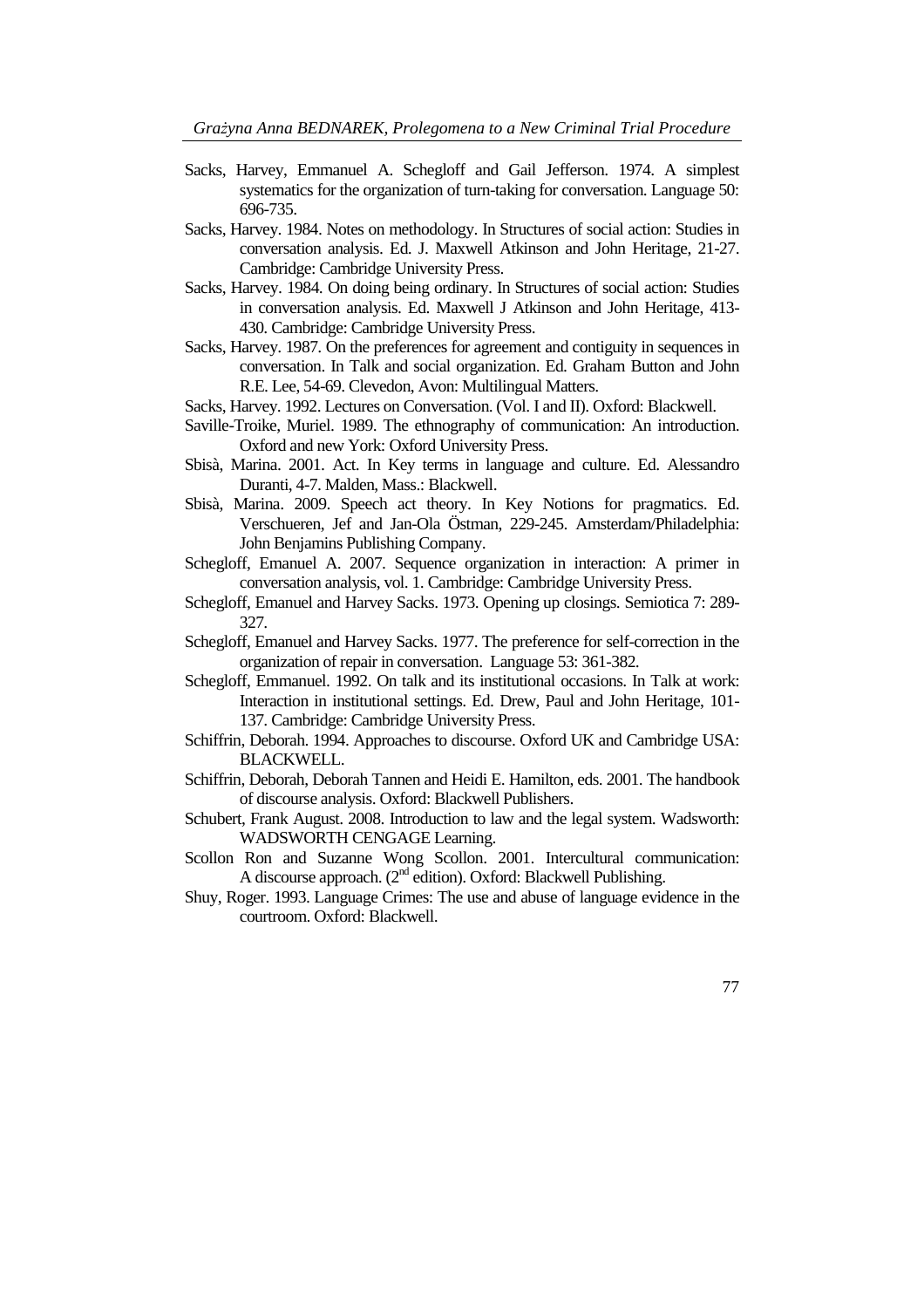- Sidnell, Jack. 2010. Conversation analysis: An introduction. London: Wiley-Blackwell.
- Siegel, Larry J. and Joseph J. Senna. 2007. Essentials of criminal justice. Belmont: Thomson Wadsworth.
- Skorupka, Jerzy. 2013. Wpływ kontradyktoryjności rozprawy głowenj na przebieg postępowania przygotowawczego. In Kontradyktoryjność w polskim procesie karnym. Ed. Paweł Wiliński, 79-93. Warszawa: Wolters Kluwer.
- Smith, Jeremy J. 2006. From Middle to Early Modern English. In The Oxford history of English. Ed. Lynda Mugglestone, 120-147. Oxford: Oxford University Press.
- Smits, Jan M. 2006. Comparative law and its influence on national legal systems. In The Oxford handbook of comparative law. Ed. Mathias Reimann and Reinhard Zimmermann, 513-539. Oxford and New York: Oxford University Press.
- Smith, Sylvia A. 1995. Cultural clash: Anglo-American case law and German civil law in translation. In Translation and the law. Ed. Marshall Morris, 179-200. Amsterdam: John Benjamins Publishing Company.
- Solan, Lawrence M. And Peter M. Tiersma. 2005. Speaking of crime: The language of criminal justice. Chicago and London: The University of Chicago Press.
- Solan, Lawrence M. 2009. Statutory interpretation in the EU: the Augustinian approach. In Translation issues in language and law. Ed. Frances Olsen, Alexander Lorz and Dieter Stein, 35-55. New York: PALGRAVE MACMILLAN.
- Solan, Lawrence M. 2010. The Expert Linguist Meets the adversarial system. In The Routledge handbook of forensic linguistics. Ed. Coulthard, Malcom and Alison Johnson, 395-411. London and New York: Routledge.
- Stubbs, Michael. 1983. Discourse analysis: The sociolinguistic analysis of natural language. Oxford: Balckwell.
- Šarčević Susan. 1997. New approach to legal translation. The Hague: Kluwer Law International.
- Šarčević Susan. 2000. Creativity in legal translation: How much is too much. In Translation Studies: An Interdiscipline. Ed.Andrew Chesterman, Andrew Natividad Gallardo San Salvador, and Yves Gambier, 281-293. Amsterdam & Philadelphia: John Benjamins.
- Verschueren, Jef. 1984. Linguistics and cross-cultural communication. Language in Society 13: 489-509.
- Verschueren, Jef. 1999. Understanding pragmatics. London/New York: Arnold Publishers.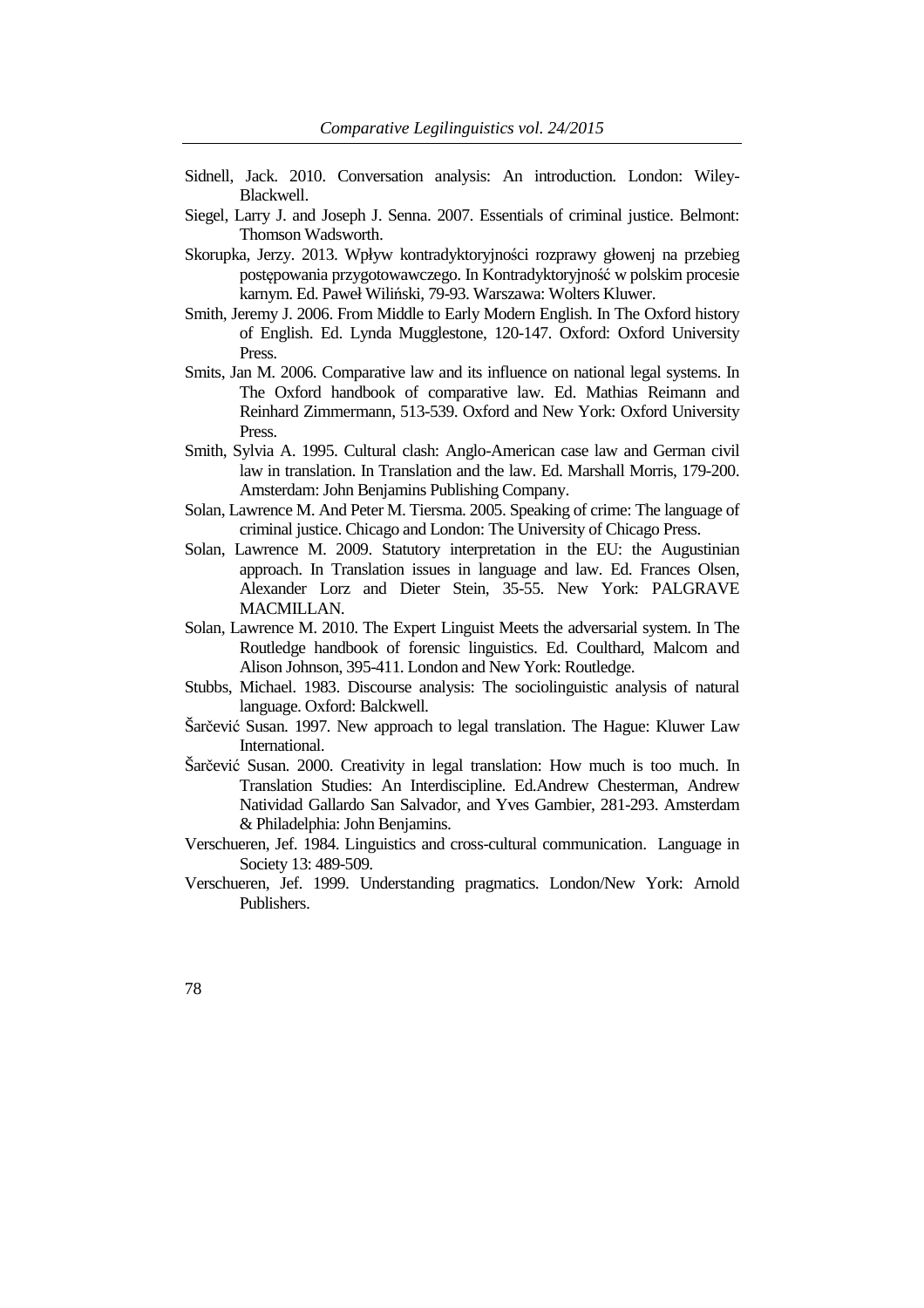- Tanskanen, Sanna-Kaisa. 2006. Collaborating towards coherence: Lexical cohesion in English discourse. Amsterdam/Philadelphia: John Benjamins Publishing Company.
- Ten Have, Paul. 1999. Doing conversation analysis. A practical guide. Thousand Oaks: Sage.
- Thomas, E.W. 2005. The judicial process: realism, pragmatism, practical reasoning and principles. Cambridge: Cambridge University Press.
- Tiersma, Peter M. 1999. Legal language. Chicago: University of Chicago Press.
- Tiersma, Peter M. 1993. Linguistic issues in the law. Language 69: 113-137.
- Tiersma. Peter M. 2010. Instructions to jurors. Redrafting California's jury instructions. In The Routledge handbook of forensic linguistics. Ed. Coulthard, Malcom and Alison Johnson, 251-265. London and New York: Routledge.
- Tiersma, Peter M. and Lawrence M. Solan, eds. 2012. The Oxford handbook of language and law. New York; Oxford: Oxford University Press.
- Tkačuková, Tatiana. 2010. Cross-examination questioning: Lay People as crossexaminers. In The Routledge handbook of forensic linguistics. Ed. Coulthard, Malcom and Alison Johnson, 333-347. London and New York: Routledge.
- Tomaszczyk, Jerzy, ed. 1999. Aspects of legal language and legal translation. Łódź: Łódź University Press.
- Varó, Alcaraz Enrique, and Hughes, Brian. 2002. Legal translation explained. Manchester and Northampton: St. Jerome Publishing.
- Wagner, Anne and Le Cheng. (eds.) 2011. Exploring courtroom discourse. Farnhma; Burlington: Ashgate Publishing.
- Wacks, Raymond. 2009. Understanding jurisprudence: An introduction to legal theory. New York: Oxford University Press.
- Waltoś, Stanisław. 2009. Proces karny: Zarys systemu.[Penal process: An outline of the system], Warszawa: LexisNexis.
- Waltoś, Stanisław. 2013. Kontradyktoryjność a prawda materialan. In Kontradyktoryjność w polskim procesie karnym. Ed. Paweł Wiliński, 39-44. Warszawa: Wolters Kluwer.
- Wellman, Francis. [1904] 1997. The art of cross-examination. New York: TOUCHSTONE Rockefeller Center.
- Wiliński, Paweł, ed. 2013. Kontradyktoryjność w polskim procesie karnym. Warszawa: Wolters Kluwer.
- Wiraszka-Bereza, Beata. 2013. Przebieg prac nad projektem ustawy o zmianie ustawy – Kodeks postępowania karnego i niektórych innych ustaw. In Kontradyktoryjność w polskim procesie karnym. Ed. Paweł Wiliński, 19-26. Warszawa: Wolters Kluwer.